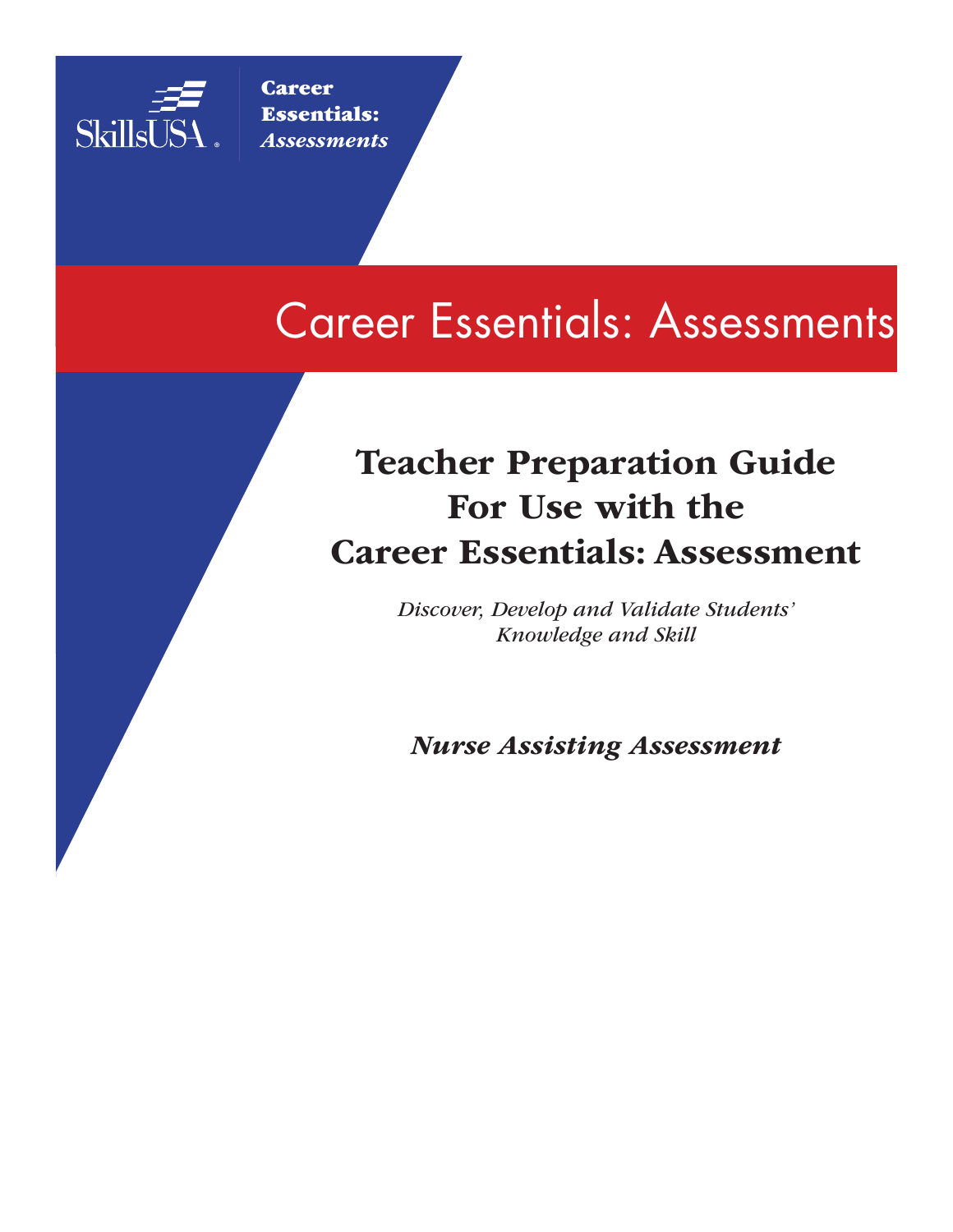## Introduction to the Career Essentials: Assessment

The Career Essentials: Assessment can help both students and teachers discover students' occupational strengths. By implementing the Career Essentials: Assessment, students and teachers can collaboratively develop a life-long learning plan to validate and enhance students' skills and knowledge. Assessment data results are beneficial for students, teachers and administrators in validating student learning, and improving programs and their accountability.

This teacher preparation guide is a tool developed for instructors to help students capitalize on their unique strengths, which can improve individual student performance and provide a clear way forward for student success.

The Career Essentials: Assessment Teacher Preparation Guide provides an easy-to-follow road map to implement the Career Essentials: Assessment. The guide is not meant to be curriculum nor should it replace that which already exists.. It provides specific information regarding the Career Essentials: Assessment so teachers can identify existing curriculum areas that may need additional emphasis.

The guide ultimately helps teachers provide students with learning opportunities. Its goal is for students to become comfortable and successful with the Career Essentials: Assessment.

Inside the guide, teachers will find:

- Major content areas of the assessment
- A blueprint of the assessment competency areas
- A checklist of the various competency areas within the assessment
- Access to a trade- or technical-specific online 10-question demo assessment
- Resources used for the assessment development
- Access to an employability skills based, online 10-question practice assessment to help students navigate the assessment system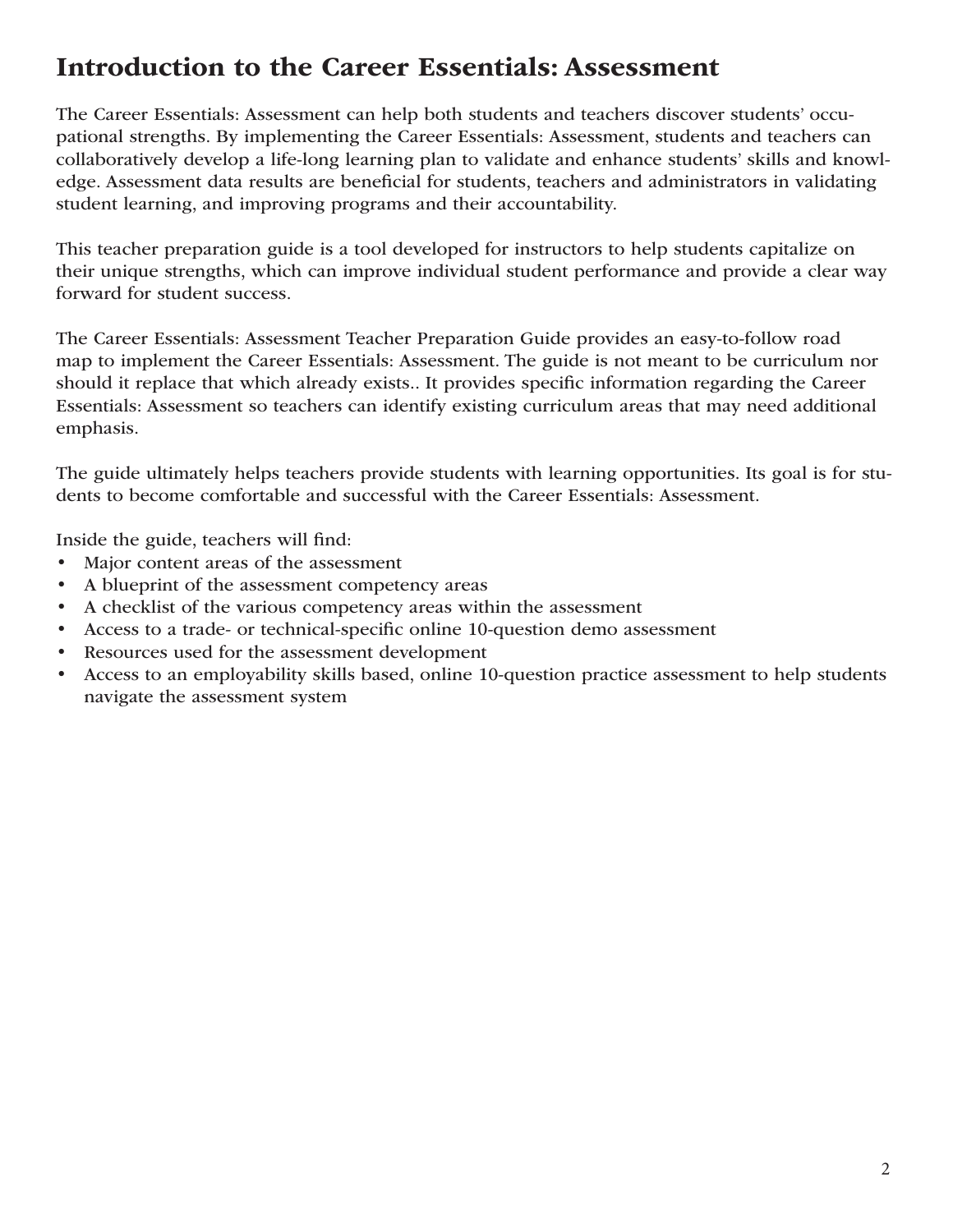## **Table of Contents**

| Student Tools: Access Directions for the Trade- or Technical Specific Online 10-Item Demo 8 |
|---------------------------------------------------------------------------------------------|
|                                                                                             |
|                                                                                             |
| Student Tools: Nurse Assisting Blueprint and Competency Area Knowledge Checksheets 9        |
|                                                                                             |
|                                                                                             |
|                                                                                             |
|                                                                                             |
|                                                                                             |
|                                                                                             |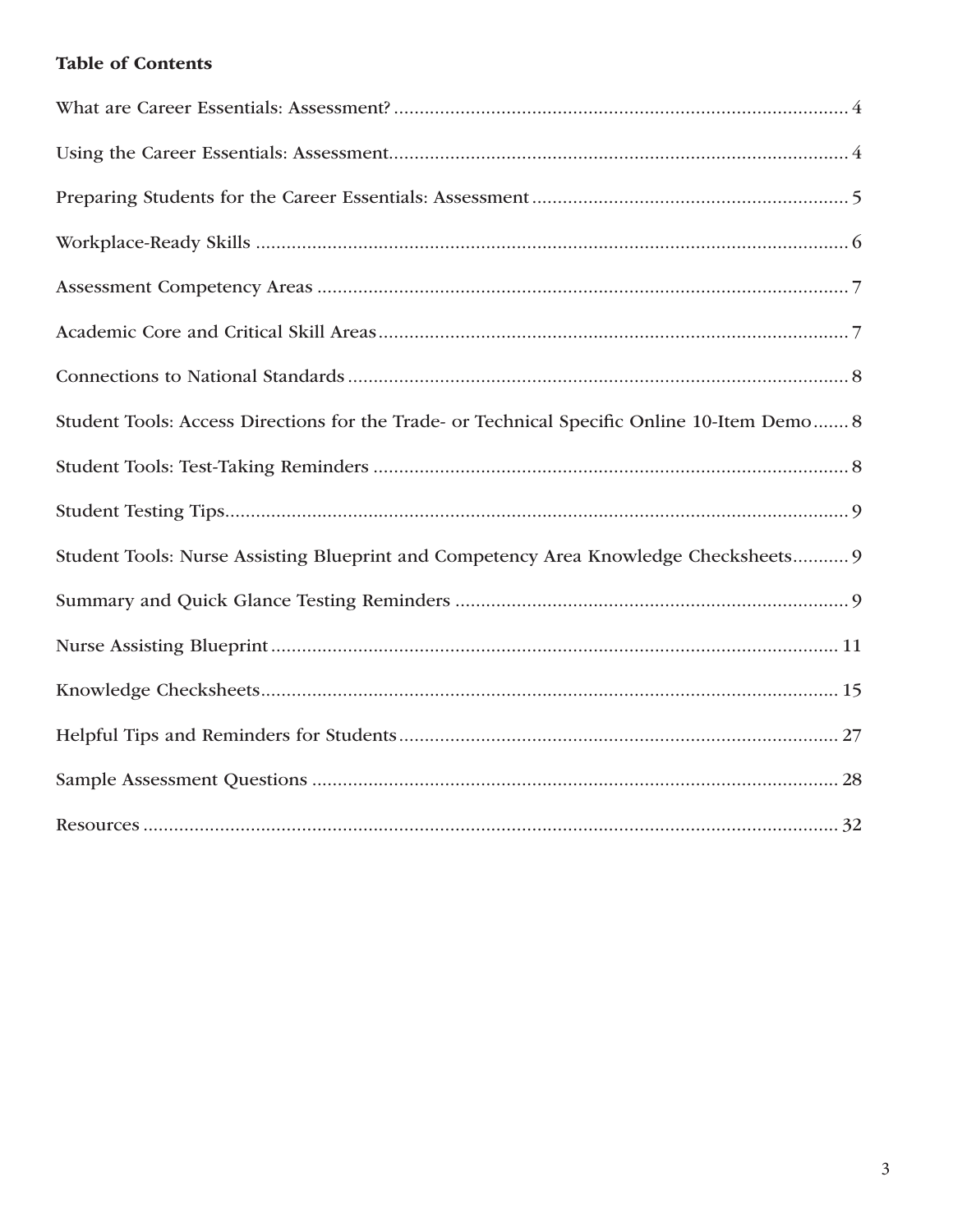## What are Career Essentials: Assessment?

Career Essentials: Assessments are online assessments that evaluate technical and employability skills and knowledge. They are the way ahead for the next generation of our American workforce, and they help candidates validate their technical skills and knowledge to potential employers. They also help local instructors demonstrate the value of their programs, while supporting local industries with a pool of potential employees that has been tested by a system they can trust.

Each assessment was developed by a panel of industry, high school and college/postsecondary subject matter experts (SMEs) using national technical standards. Career Essentials: Assessment were created by industry to ensure relevance to entry-level skills, meet Perkins IV accountability requirements and provide certificates to students who achieve industry-defined scores. They ensure your students are workforce ready.

Career Essentials: Assessment incorporate photographs, videos, animations and illustrations to ensure clarity for each technical question. Dragand-drop and multiple-choice questions appeal to visual and kinesthetic learners and test content knowledge rather than test-taking abilities. Even simple multiple-choice questions are brought to life through pictures and animations.

Assessments are available in more than 40 trade, industrial and technical areas. A rigorous and educationally sound process captures critical competencies, standards and criteria as defined by industry.

Academic core and critical skill areas also exist in each assessment. State-level academic curriculum specialists identified connections to national academic standards.

Each one-hour assessment includes 50 questions. Under the supervision of a proctor, the integrity of each test is ensured by offering multiple unique versions of the assessment, which

For complete information regarding the Career Essentials: Assessment and to see all assessment areas, please visit the website at: *www.careeressentials.org/assessments* 

measure the same core and critical competencies. Even within the same version, questions and answers are displayed in varying orders to prevent test takers from copying others. The Career Essentials: Assessment are designed to be user-friendly and intuitive for students.

### Using the Career Essentials: Assessment

Every classroom is unique. You can use the Career Essentials: Assessment in a way that best suits your program and students. The following directions are SkillsUSA's suggested and preferred method to implement the assessments so that your students gain the most from the results.

The most important step in the Career Essentials: Assessment process is to select the correct assessment for your students. You are key to the selection process. Without your involvement, the wrong assessment may be selected. Assessment titles do not provide enough information for proper selection. Review the various assessment categories that best correspond to your program.

Next, look at each of the assessment titles within the category and the corresponding blueprint. The blueprint will tell you which competencies and subjects are addressed in the assessment.

to better prepare students for the Career Essen-Cross-walk the various blueprints with your classroom curriculum. The assessment blueprint will show what's emphasized and how competencies are weighed. Please remember the Career Essentials: Assessment are based on national industry standards, so the assessment may not perfectly align with the existing curriculum. Content may need to be added or emphasized tials: Assessment.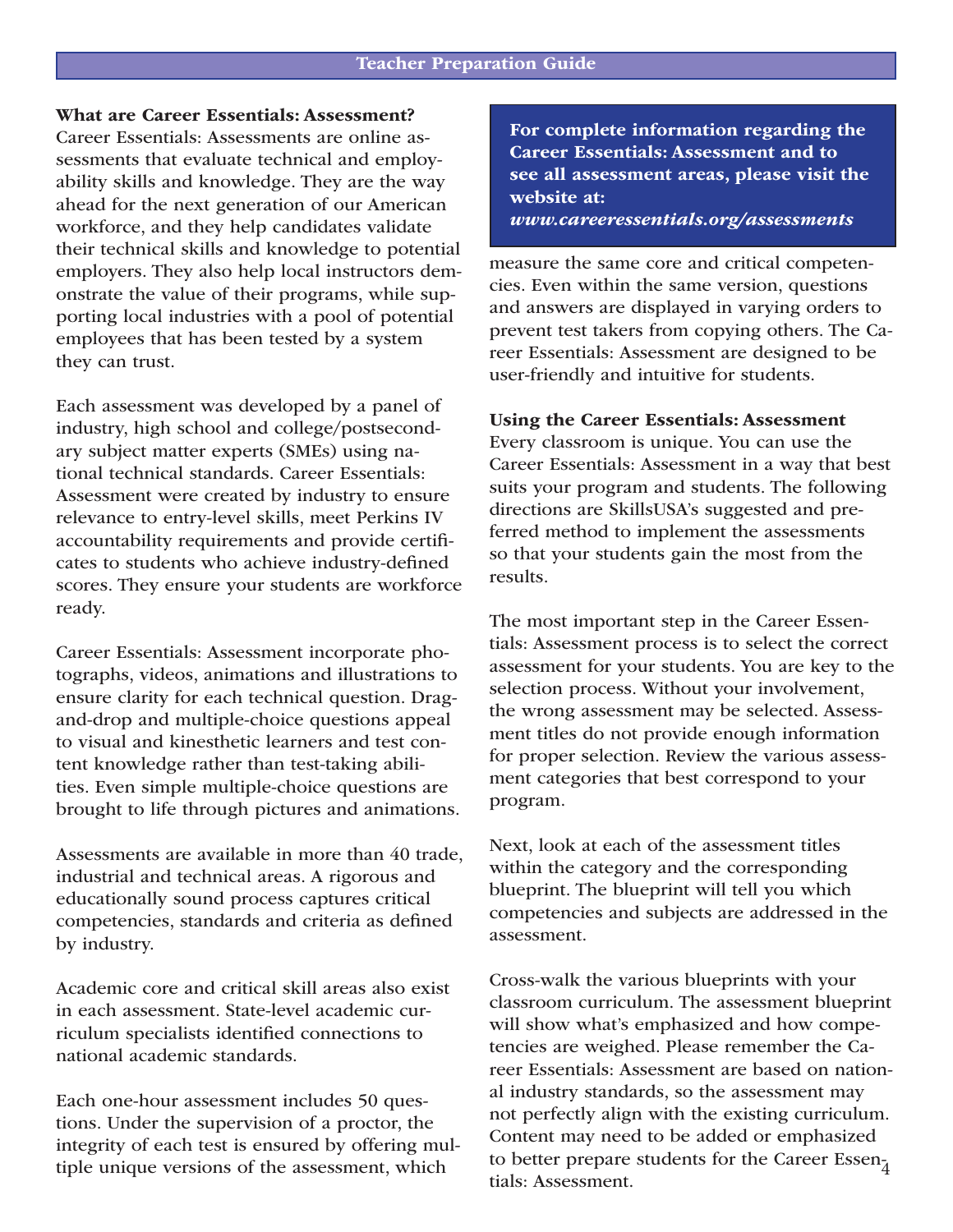Once you have selected the assessment that best fits your program, administer that Career Essentials: Assessment at the beginning of your students' final program year. This could be considered a pre-test.

Assessment results are available as soon as your student completes the assessment. The report provides you with a gap analysis to identify your students' learning needs according to each competency area within the assessment. Dynamic reports compare your students' performance to the current state and national averages. Reports also enable you to track a student's progress on an individual basis. The assessment pre-testing results provide you with a benchmark for your students and identify student learning gaps. This data may help you adjust your own curriculum and identify areas that may need more or less emphasis. The data can be shared with students so everyone can focus on learning areas that need improvement during the school year.

Then, at the end of the school year or program semester, administer your specific Career Essentials: Assessment a second time as a post-test.

Use post-test data to improve or adjust curriculum once again for your next program year. This way, curriculum adjustments are made using the student testing data rather than arbitrarily making adjustments.

This pre- and post-test process is a "win-win" situation for the teacher and especially the student! To ensure a quality process, SkillsUSA is ready to help at any time.

## Preparing Students for the Career Essentials: Assessment

#### Assessment System

Provide each student with a copy of their tradeor technical-specific Career Essentials: Assessment Blueprint. Do this at the beginning of your course. Review and discuss the blueprint with your class, providing insight on the assessment weighting and what is emphasized.

Have students discuss how they can assist each other to prepare for the assessment.

Place the Career Essentials: Assessment Blueprint on the classroom wall. The blueprint will help students focus on the appropriate course content areas that align with the assessment. It will also help everyone to be aware of the program's goals and expectations.

## The Career Essentials: Assessment at a Glance

- Select the correct assessment title. *Do not*  have someone select the assessment for you, as there may be several titles that may relate to your program
- Review the assessment blueprint that best aligns with your existing curriculum
- Identify gaps in your curriculum, and use additional resources to enhance or align the curriculum
- Share the assessment blueprint with the students so everyone is aware of the expectation
- Have your students take the assessment at the beginning of their final program year as a pre-test
- Use pre-test data to identify learning gaps or strengths of individual students or the class
- Remediate the students using the data analysis from pre-test to enhance, emphasize and adjust learning objectives
- Have your students take the assessment a second time (as a post-test) at the end of the program year to determine learning gains/gaps
- Use post-test data to improve or adjust curriculum for your next program year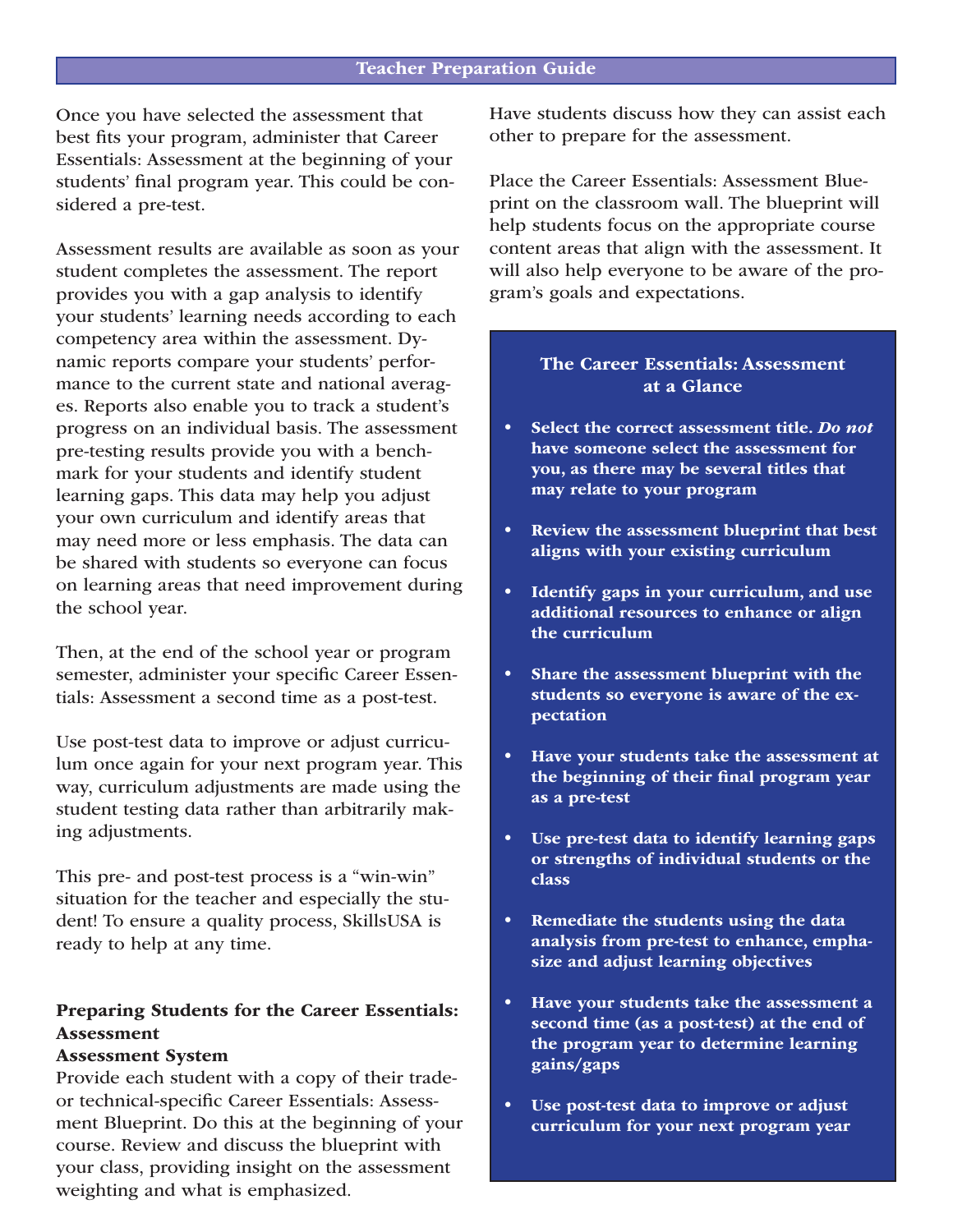Administer the Career Essentials: Assessment as a pre-test to identify student gaps. If possible, pre-test your students at the beginning of their final program year to identify learning gaps both individually and as a class. The data will provide an excellent "road map" to prepare students to take the assessment again (post-test) at the end of the program. Using the data, tailor the instruction to better prepare your students.

Use the Career Essentials: Assessment competency areas checksheets included in this guide to encourage class discussion and help students identify strengths and weaknesses.

Use the pre-test data to ascertain problematic learning areas. Have students identify discussion topics based on the various competency areas and their pre-test data results. Exercises, demonstrations and even questions can be developed by the students using their textbooks or other resources listed in this guide.

Assign homework that aligns to the assessment blueprint. Focus on a competency area within the assessment. Using the checksheets in this guide, have students develop questions and potential answers using the resources identified when developing the assessment. Use the questions for class discussion or "quiz bowl" activities.

Have students take the Career Essentials: Assessment trade- or technical-specific online 10-question demo assessment. This could be a homework assignment or done in class 30 days prior to taking the assessment the second time (as a post-test). This not only will provide students with specific sample questions and potential answers, but it will also allow students to experience the online system again and become more familiar with the types of questions they may encounter when taking the actual assessment.

Following the demo assessment, discuss the experience students had. What question(s) did they not understand? Did they have difficulty

navigating the online system? This experience will help students be more comfortable and confident when taking the final assessment.

Discuss as a class or individually with students which question(s) were difficult. Facilitate a discussion to glean more information regarding why certain answers were wrong. Offer techniques students can use to better determine correct answers.

### Workplace-Ready Skills

Through the Career Essentials: Assessment, you have the option for your students take an Employability Assessment. This assessment tests a student's workplace-ready skills such as communication, teamwork, time management and more. It can be used for any student in any occupational area as a practice test or a separate assessment.

If you use the Employability Assessment as a practice test have students take it in class. Not only can the Employability Assessment help students become familiar with the navigational tools of the assessment system, but it can also measure and make your students aware of another important skill set. It may also help them become comfortable in the testing environment.

See the Career Essentials: Assessment website for more information: *www.careeressentials.org/ assessments* 

The Employability Assessment is *not* intended to familiarize students with the nurse assisting assessment content.

Please note: For all Career Essentials: Assessments to be valid, instructors cannot be present in the room where their students will be taking the test. A proctor is required. Proctors can be other instructors, a school administrator or school counselor.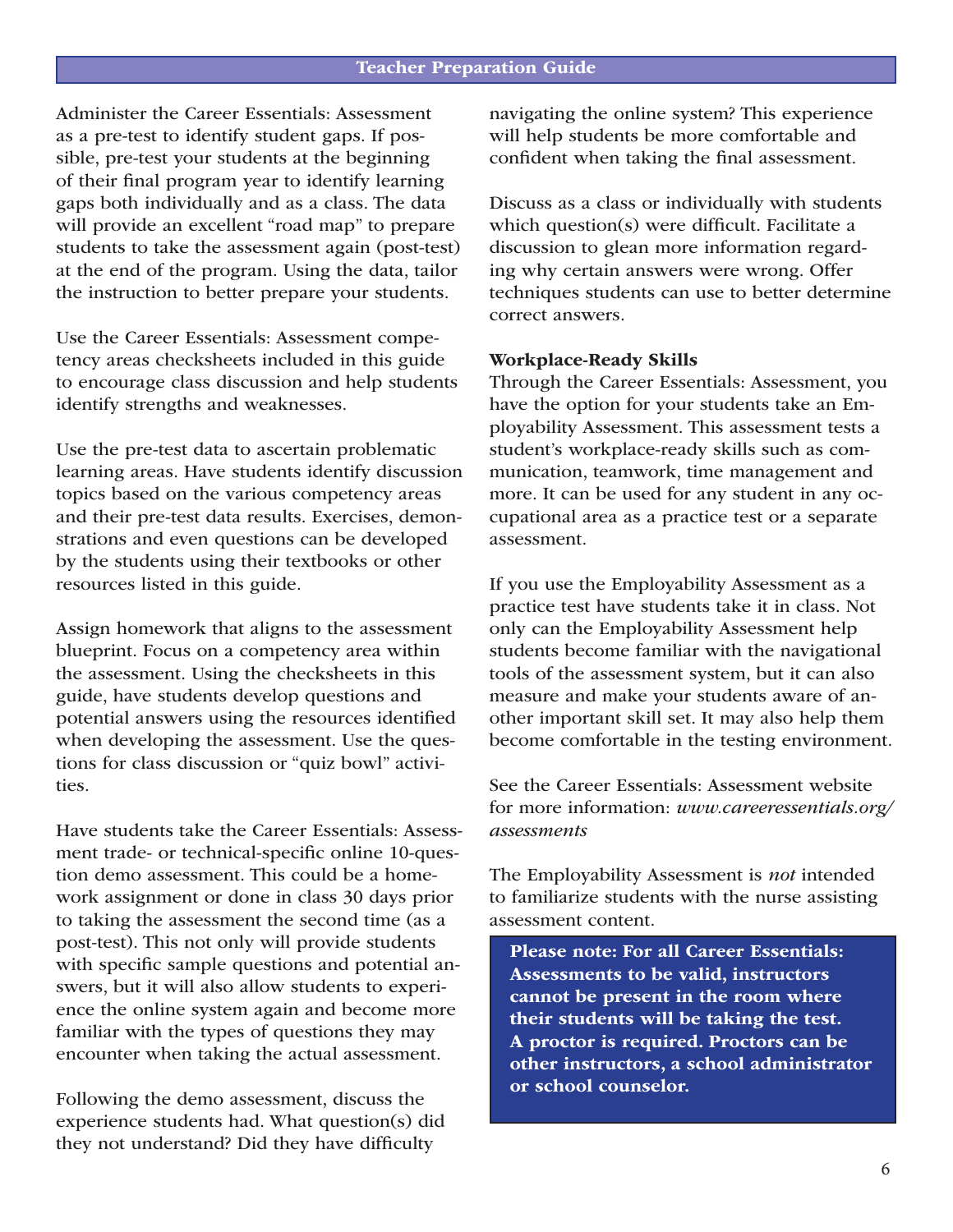### Assessment Competency Areas

Career Essentials: Assessment Nurse assisting Assessment covers 12 major technical competency areas (unit areas). In the online assessment, these 12 competencies are tested with 50 interactive, multiple-choice items. Each competency area has a different number of items. The chart lists the major technical competency areas and the percentage of the assessment in each one.

## Technical Competency Areas for Nurse Assisting

| <b>Competency</b>                                                                                                                                                                                                   | Percentage of Area<br>Assessment |
|---------------------------------------------------------------------------------------------------------------------------------------------------------------------------------------------------------------------|----------------------------------|
| Display Knowledge of Human<br><b>Anatomy and Physiology</b>                                                                                                                                                         | 6%                               |
| <b>Employ Knowledge</b><br><b>Medical Mathematical Operations</b>                                                                                                                                                   | 4%                               |
| <b>Exhibit Basic</b><br><b>Employability Skills and Professional</b><br>Demeanor When Writing a Resume,<br>Completing a Job Application, and<br>Interviewing in Accordance with<br>Workforce Development Guidelines | 4%                               |
| Explain Infection Control and<br>Methods of Preventing the Spread<br>of Infections                                                                                                                                  | 8%                               |
| Perform Nurse Assistant Skills/<br>Procedures Including Dressing,<br>Undressing and Bathing Patients,<br>Providing Hair and Oral Care, and<br>Transferring, Turning and Assisting<br>Patients with Walking          | 8%                               |
| <b>Implement Knowledge of Patient</b><br>Care Regarding Nutrition and<br>Elimination                                                                                                                                | 4%                               |
| Provide Patient with Basic Nursing<br>Procedures and Restorative Care                                                                                                                                               | 8%                               |
| <b>Monitor Patient's Vital Signs</b>                                                                                                                                                                                | 8%                               |
| Perform Adult, Child and Infant CPR<br>and First Aid in Accordance with Current<br>Guidelines Provided by the American<br>Heart Association or the American                                                         |                                  |

| Communicate Effectively with<br><b>Co-Workers and Patients</b>              | 16% |
|-----------------------------------------------------------------------------|-----|
| Manage Patient Care to Prevent<br>Legal Issues                              | 16% |
| <b>Understand Basic Disease Processes</b><br>as They Relate to Patient Care |     |

## Academic Core and Critical Skill Areas

Academic Core and Critical Skill Areas also exist in each assessment. The SkillsUSA national technical committee identified that the following academic skills are embedded in the Nurse Assisting training program and assessment:

## Math Skills

- Use fractions to solve practical problems
- Simplify numerical expressions
- Solve problems using Proportions, formulas and functions
- Perform basic mathematical computations
- Science Skills
- Use knowledge of patterns of cellular organization (cells, tissues, organs, systems)
- Describe basic needs of organisms
- Classify living organisms
- Use knowledge of temperature scales, heat, and heat transfer
- Describe the ideal environment for microorganism growth
- Prevent transmission of microorganisms

## Language Arts Skills

- Provide information in conversations and in group discussions
- Provide information in oral presentations
- Demonstrate use of verbal communication skills, such as word choice, pitch, feeling, tone and voice
- Demonstrate use of nonverbal communication skills, such as eye contact, posture and gestures using
- interviewing techniques to gain information
- Demonstrate comprehension of a variety of informational texts
- Use text structures to aid comprehension
- 7 • Organize and synthesize information for use in written and oral presentations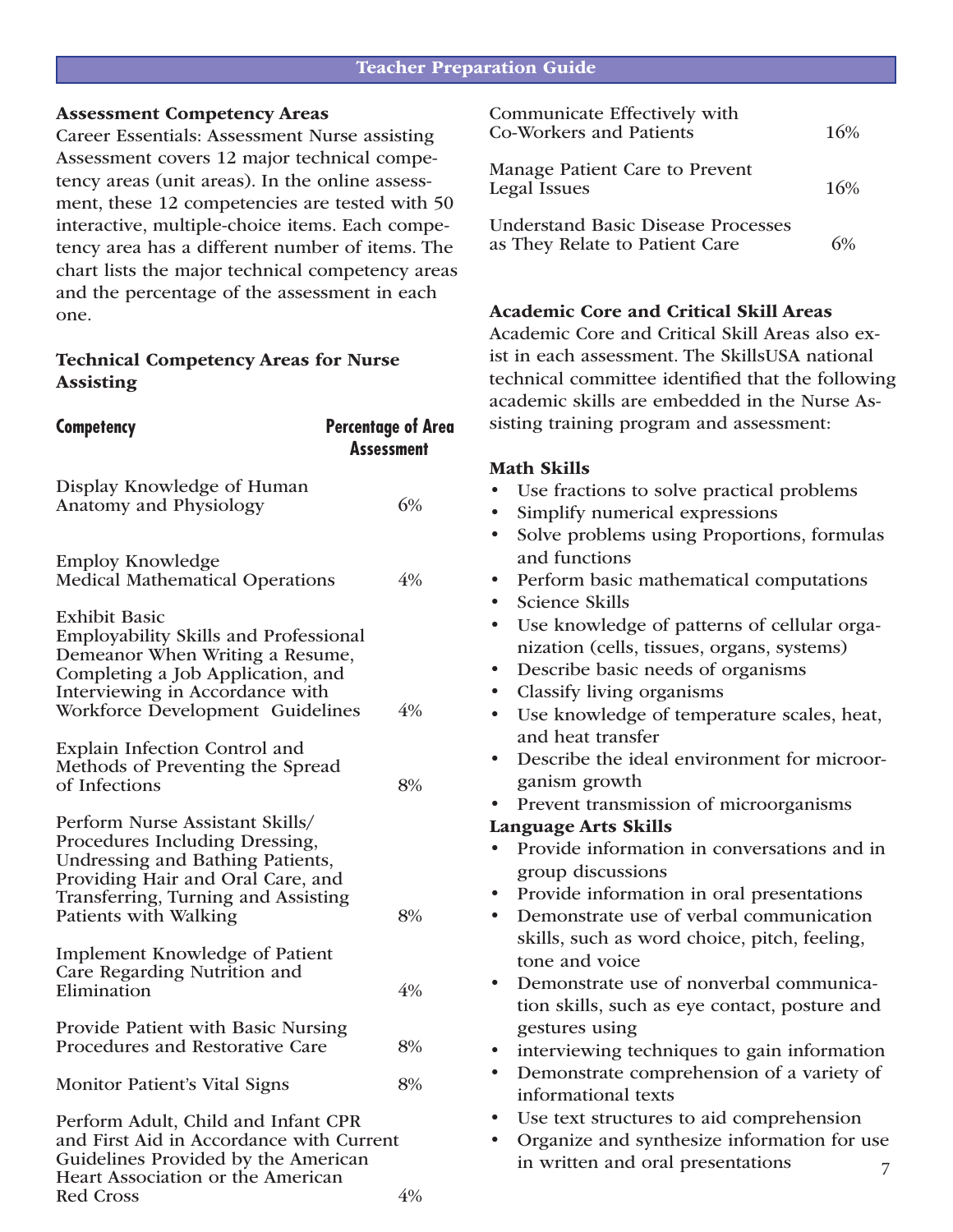- Demonstrate knowledge of appropriate reference materials
- Use print, electronic databases and online resources to access information in books and articles
- Demonstrate narrative writing
- Demonstrate informational writing
- Edit writing for correct grammar, capitalization, punctuation, spelling, sentence structure and paragraphing

### Connections to National Standards

State-level academic curriculum specialists identified the following connections to national academic standards.

### Math Standards

- Numbers and operations
- Algebra
- **Geometry**
- **Measurement**
- Data analysis and probability
- Problem solving
- **Communication**
- **Connections**
- **Representation**

Source: NCTM Principles and Standards for School Mathematics. To view high school standards, visit:

*www.nctm.org/standards/content. aspx?id=16909*

### Science Standards

- Understands the principles of heredity and related concepts
- Understands the structure and function of cells and organisms
- Understands the nature of scientific inquiry Source: McREL compendium of national science standards. To view and search the compendium, visit: *www2.mcrel.org/compendium/*

### Language Arts Standards

• Students apply a wide range of strategies to comprehend, interpret, evaluate and appreciate texts. They draw on their prior experience, their interactions with other readers and writers, their knowledge of word meaning and of other texts, their word identification strategies and their understanding of textual features (e.g., sound-letter correspondence, sentence structure, context, graphics)

- Students adjust their use of spoken, written and visual language (e.g., conventions, style, vocabulary) to communicate effectively with a variety of audiences and for different purposes.
- Students employ a wide range of strategies as they write and use different writing process elements appropriately to communicate with different audiences for a variety of purposes.
- Students use spoken, written and visual language to accomplish their own purposes (e.g., for learning, enjoyment, persuasion and the exchange of information).

Source: IRA/NCTE Standards for the English Language Arts. To view the standards, visit: *www.readwritethink.org/standards/index.html*

#### Student Tools:

Access Directions for the Trade- or Technical-Specific Online 10-Item Demo Assessment Have your students copy and paste this link *www.careeressentials.org/assessments/demo-ourassessments/* into their browser. The sample programmatic questions will give you and your students an idea of the types of questions on the assessment and how the questions are generally written.

## Student Tools: Test-Taking Reminders

Encourage your students to have good study habits. Below are basic reminders to better prepare students for life-long learning and workplace success. You may want to have this discussion at the beginning of the year to encourage students to incorporate these strategies.

- Develop a regular study schedule
- Identify a specific location to study
- Always take notes while studying in class or on your own
- Take short breaks during your study session
- Perform "mini-testing" to make sure you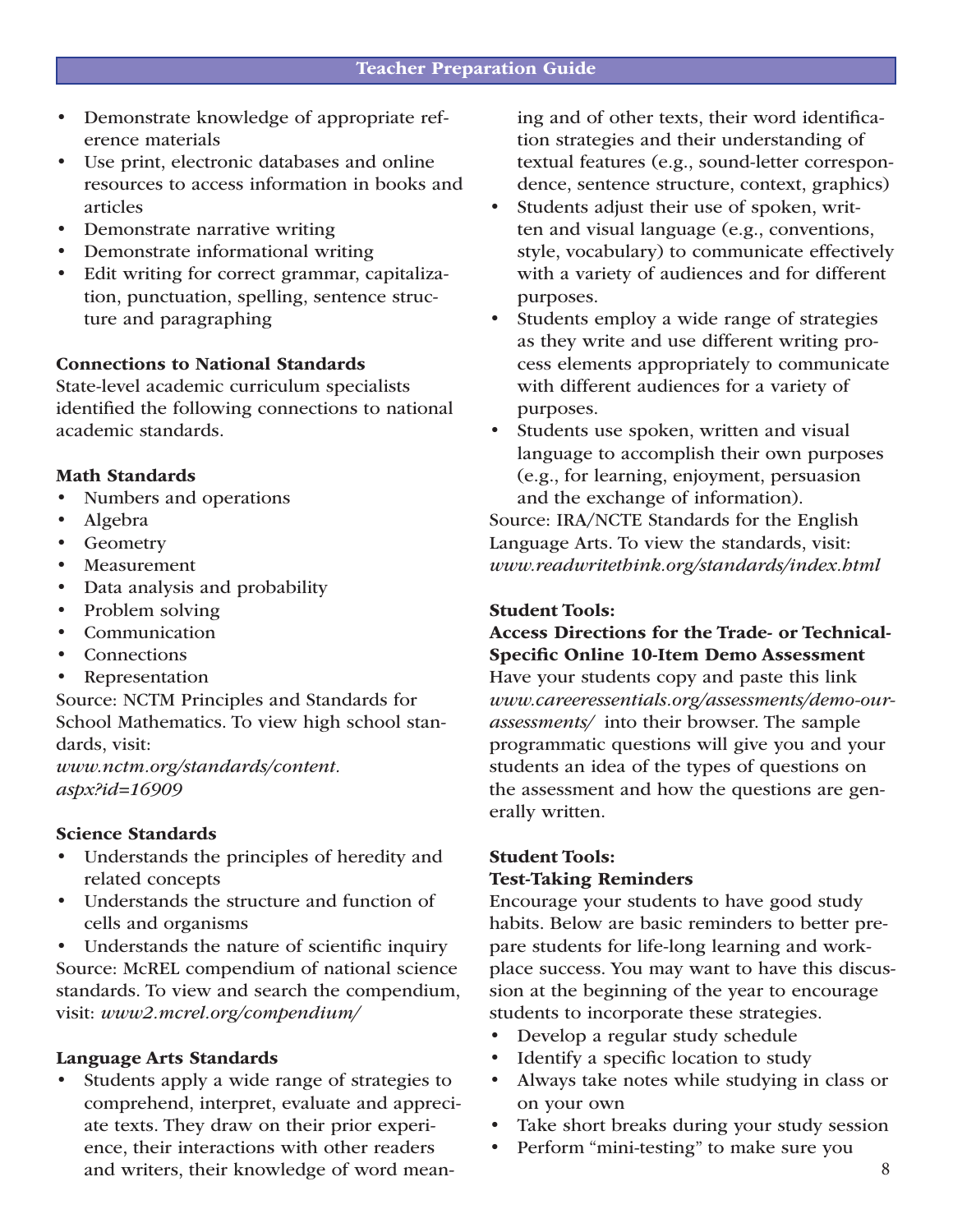understand and comprehend the program concepts

- Join small study groups to help focus on the program content
- If you need special assistance in testing, tell your teacher or counselor so they can make accommodations.

### Student Testing Tips

The most important tip for your students is to be prepared mentally and physically for the testing session. Make sure to tell them to get plenty of rest and eat healthy. Suggest they wear comfortable and appropriate clothing to the testing session. If they are able to bring items to the testing session, such as a non-programmable calculator, make sure they have the items ready the night before. Have students check our website at *www.careeressentials.org/wp-content/ uploads/2017/07/Permitted-Testing-Tools-Aids. pdf* for permitted tools or job aids that can be used during testing. The more organized they are before the testing period, the more relaxed they will be during the actual testing session.

Encourage your students to be relaxed and positive. If they begin to panic during the testing, suggest they take some deep breaths to relax and think positive thoughts.

Do not rush through the questions. Instruct your students to read the question and potential answers thoroughly. Tell them to make sure they know exactly what the question is asking before answering. Let them know that if they are unsure, they can mark the question and return to it. Other questions may have clues to the correct answer.

Use process of elimination. If your students are not sure of the correct answer, tell them to study the potential answers and eliminate the ones that they know are not correct.

If all else fails, tell students to *guess.* After they have exhausted all options, tell them to take their best guess at the correct answer. If they have studied the content area, they may intuitively know the correct answer. The Career Essentials: Assessment system does not penalize students for guessing and they may guess correctly!

#### Student Tools:

## Nurse Assisting Blueprint and Competency Area Knowledge Checksheets

The next section provides the assessment blueprint and detailed topics within each competency area covered within the nurse assisting assessment. Photocopy and share the following blueprints and checksheets with your students so they can better prepare for each of the competency areas within the nurse assisting assessment.

## Summary and Quick Glance Testing Reminders

The Career Essentials: Assessment process is designed for program and curriculum improvement. This is a continuous improvement process to better meet the educational needs of your students by strategically using data results.

Advanced planning and preparation is a key component in implementing this process. Below we have attempted to summarize the steps in the suggested Career Essentials: Assessment implementation pre- and post-test process.

- Identify the correct assessment for your program
- Share the selected assessment blueprint with your students, parents, advisory board members and others. Place the blueprint on the classroom wall
- Pre-test your students at the beginning of their final programmatic year
- Use the data results to identify "learning" gaps"
- Share the pre-test data with the student $(s)$
- Tailor learning experiences to meet student needs and supplement current curriculum
- Develop homework assignments around the competency knowledge checksheets located in this guide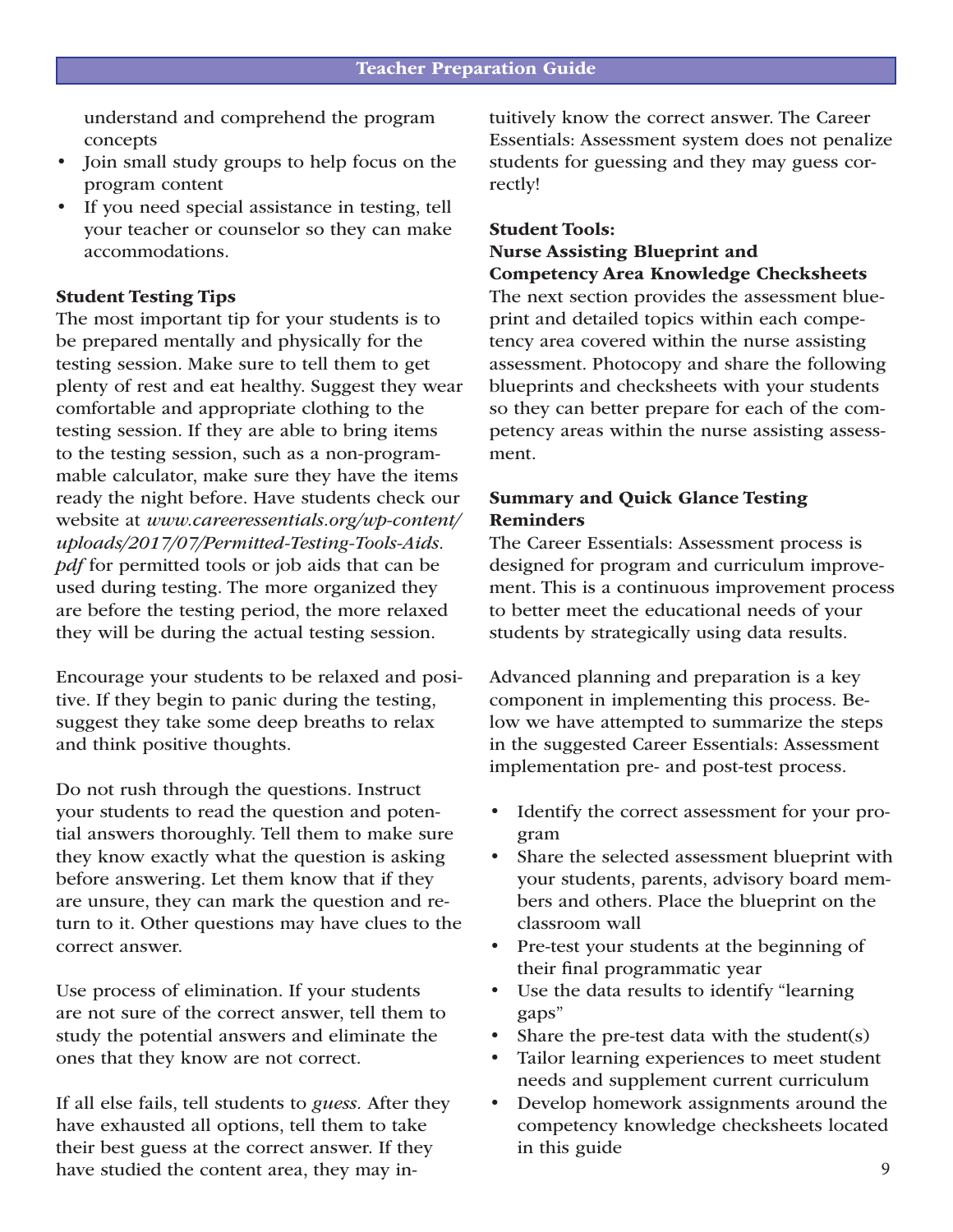- Have students take the demo 10-question practice test 30 days prior to the post-test
- For students that need more time in the actual testing environment, use the Employability Assessment to review navigational tools and to make students more comfortable in the testing lab
- Finally, review the blueprint and knowledge checksheets in totality before taking the post-test to ensure students are aware of the expectation

Using the above steps, you and your students should see improvement in the post-test assessment score report and a percentage of knowledge gained.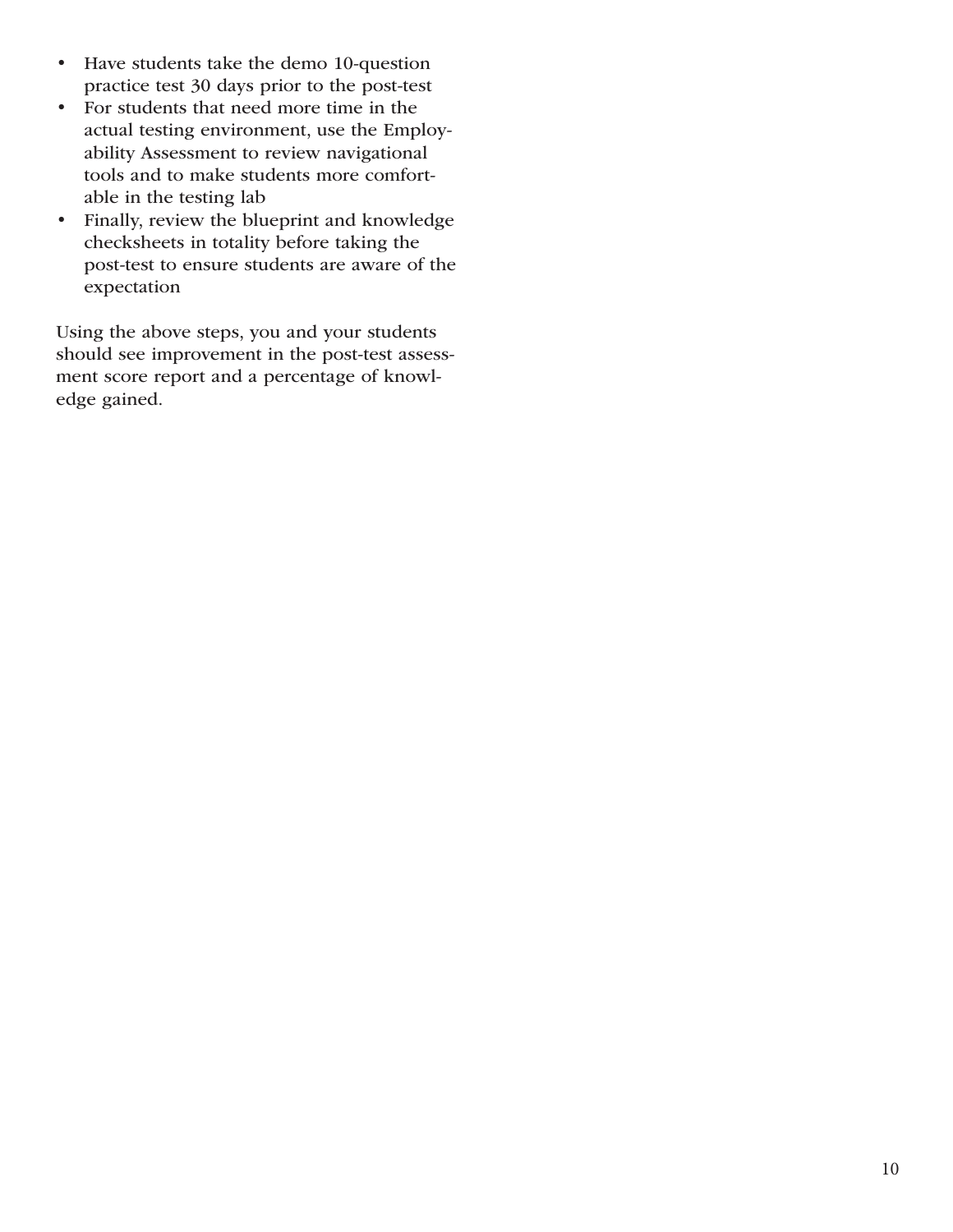

## **Nurse Assisting Blueprint**

This Blueprint contains the subject matter content of this Career Essentials Assessment. **Note**: To fully prepare for **Nursing Assisting** SkillsUSA Championships contest, refer to the current year's SkillsUSA Championships Technical Standard, now included with your SkillsUSA Professional Membership. If you need help in accessing this benefit, contact the SkillsUSA Membership Office at 1-800-355-8422.

## **Standards and Competencies**

Competencies are weighted throughout the assessment. The percent shown is the weight of the competency. There are 50 questions per assessment.

### **Display knowledge of human anatomy and physiology**

- Identify body parts on a mannequin
- Demonstrate knowledge of the function of basic body parts

#### **Employ knowledge medical mathematical operations**



6%

 Perform basic mathematical operations, including computations and weights and measures

### **Exhibit basic employability skills and professional demeanor when writing a résumé, completing a job application, and interviewing in accordance with workforce development guidelines**

- Complete an error-free job application and résumé
- Demonstrate personal interview skills
	- Exhibit professionalism in appearance
	- Communicate professionally with both co-workers, supervisors and patients
	- Demonstrate an understanding of the importance of ethical behavior in the workplace

## **Explain infection control and methods of preventing the spread of infections**



8%

4%

- Define infection control
- Discuss appropriate hand hygiene principles
- Demonstrate correct hand-washing techniques
- Select and demonstrate use of appropriate personal protective equipment (i.e. gloves, masks, gowns)

#### **Perform nurse assistant skills/procedures including dressing, undressing and bathing patients, providing hair and oral care, and transferring, turning and assisting patients with walking**

- Assist patient in dressing and undressing
- Provide or assist with bath
- Provide hair care
	- Provide oral hygiene
		- o Demonstrate denture care
- Demonstrate use of transfer belt
	- o Assisting patient to stand using a transfer belt
	- $\circ$  Transfer patient to and from wheelchair using a transfer belt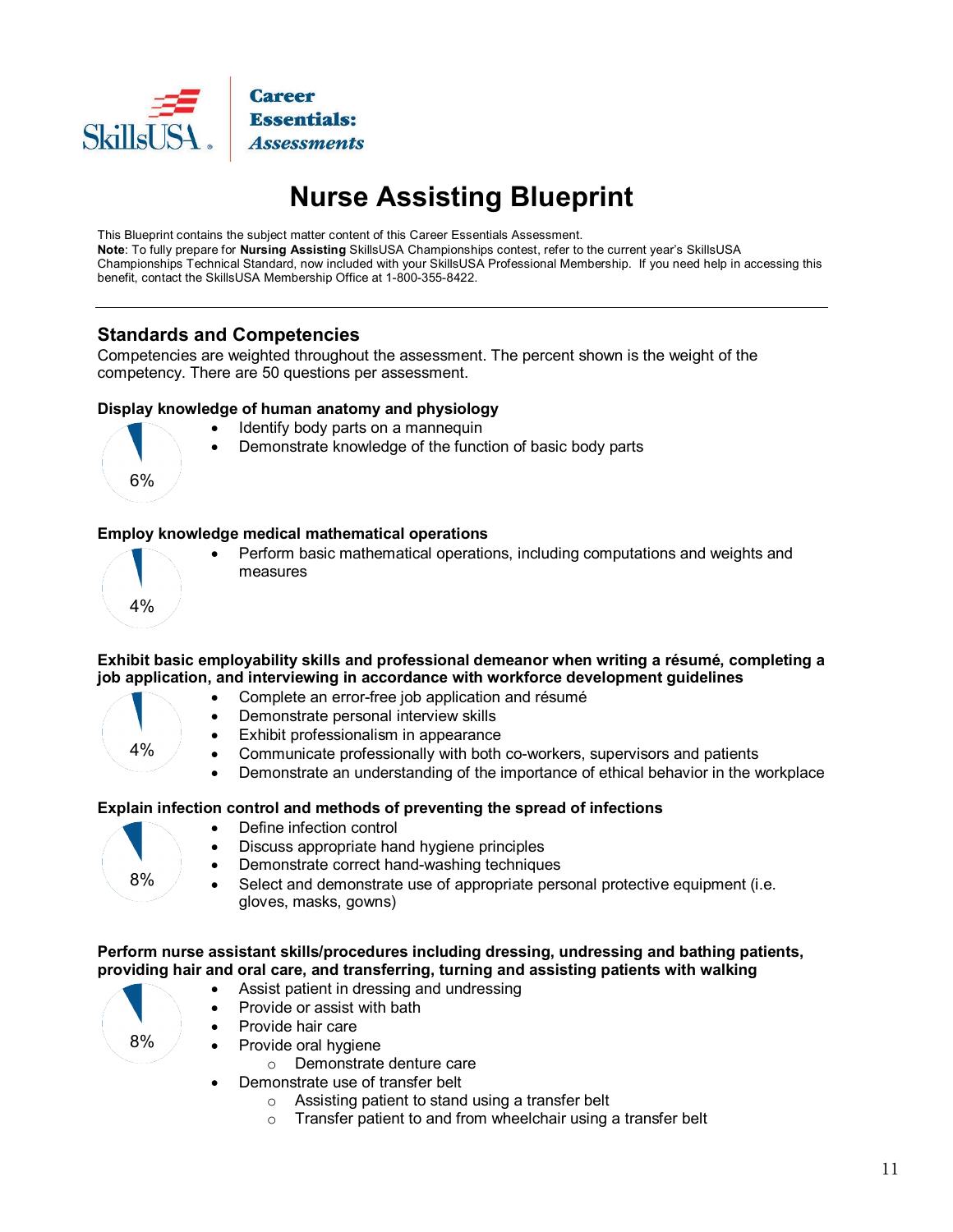

- Assist with ambulation
- Assist with assistive device (i.e. walker, cane)
- Turn and position patient
- Perform occupied and unoccupied bed making

### **Implement knowledge of patient care regarding nutrition and elimination**

- Define nutrition
	- Identify general/special diets and the reasons for them
- Ensure that the meal served matches the patient dietary needs
- Assist patient with meal tray
- Feed patient
- Measure and record food/fluid intake accurately
- Assist with bedpan
- Assist with hygiene as needed following elimination
- Observe, measure and record output
	- o Urine
	- Feces
	- o Identify when to report abnormal findings

#### **Provide patient with basic nursing procedures and restorative care**

- Assist with or provide, range-of-motion exercises
- Assist with dangling

### **Monitor patient's vital signs**

- Measure and record radial or apical pulse
- Identify pulse sites

Perform CPR

- Measure and record temperature
- Measure and record respiration
- Measure and record blood pressure
- Recognize normal values for vital signs and take appropriate measures when necessary

#### **Perform adult, child and infant CPR and first aid in accordance with current guidelines provided by the American Heart Association or the American Red Cross**

4%

8%

8%

4%

- o On an adult
- 
- $\circ$  On a child<br> $\circ$  On an infa On an infant
- Treat a choking patient in an emergency.
	- o On an adult
	- o On a child
	- o On an infant

### **Communicate effectively with co-workers and patients**

- Demonstrate ability to modify communication to meet patient needs
- Use medical terms and abbreviations correctly
- **Display sensitivity to multicultural and multilingual needs** 16%

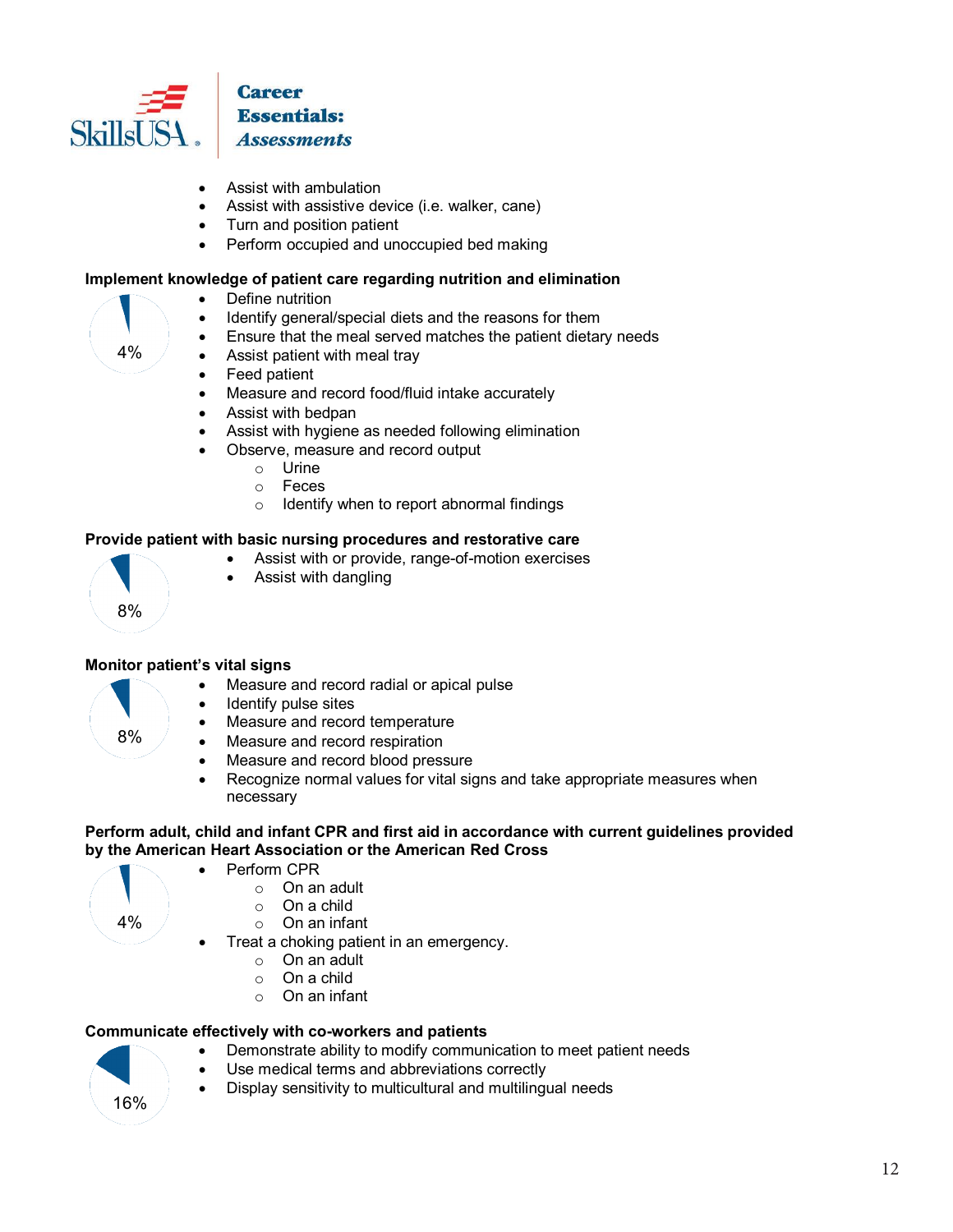

### **Manage patient care to prevent legal issues**

- Observes all aspects of patient confidentiality
- Identify patient prior to providing care
- Observe, report and document pertinent patient data
- Describe malpractice, negligence and liability issues

#### **Understand basic disease processes as they relate to patient care**

6%

16%

- Identify patient needs specific to mental health diseases, such as depression, confusion and dementia
- Identify patient needs specific cancer, immune system and skin disorders
- Identify patient needs specific to cardiovascular and respiratory system disorders
- Identify patient needs specific to urinary and reproductive system disorders
- Identify patient needs specific to nervous and muscuskeletal system disorders
- Identify patient needs specific to digestive and endocrine system disorders

## **Committee Identified Academic Skills**

The SkillsUSA National Technical Committee has identified that the following academic skills are embedded in the Nurse Assisting training program and assessment.

#### **Math Skills**

- Use fractions to solve practical problems
- Simplify numerical expressions
- Solve problems using Proportions, formulas and functions
- Perform basic mathematical computations

#### **Science Skills**

- Use knowledge of patterns of cellular organization (cells, tissues, organs, systems)
- Describe basic needs of organisms
- Classify living organisms
- Use knowledge of temperature scales, heat, and heat transfer
- Describe the ideal environment for microorganism growth
- Prevent transmission of microorganisms

#### **Language Arts Skills**

- Provide information in conversations and in group discussions
- Provide information in oral presentations
- Demonstrate use of verbal communication skills, such as word choice, pitch, feeling, tone and voice
- Demonstrate use of nonverbal communication skills, such as eye contact, posture and gestures using interviewing techniques to gain information
- Demonstrate comprehension of a variety of informational texts
- Use text structures to aid comprehension
- Organize and synthesize information for use in written and oral presentations
- Demonstrate knowledge of appropriate reference materials
- Use print, electronic databases and online resources to access information in books and articles
- Demonstrate narrative writing
- Demonstrate informational writing
- Edit writing for correct grammar, capitalization, punctuation, spelling, sentence structure and paragraphing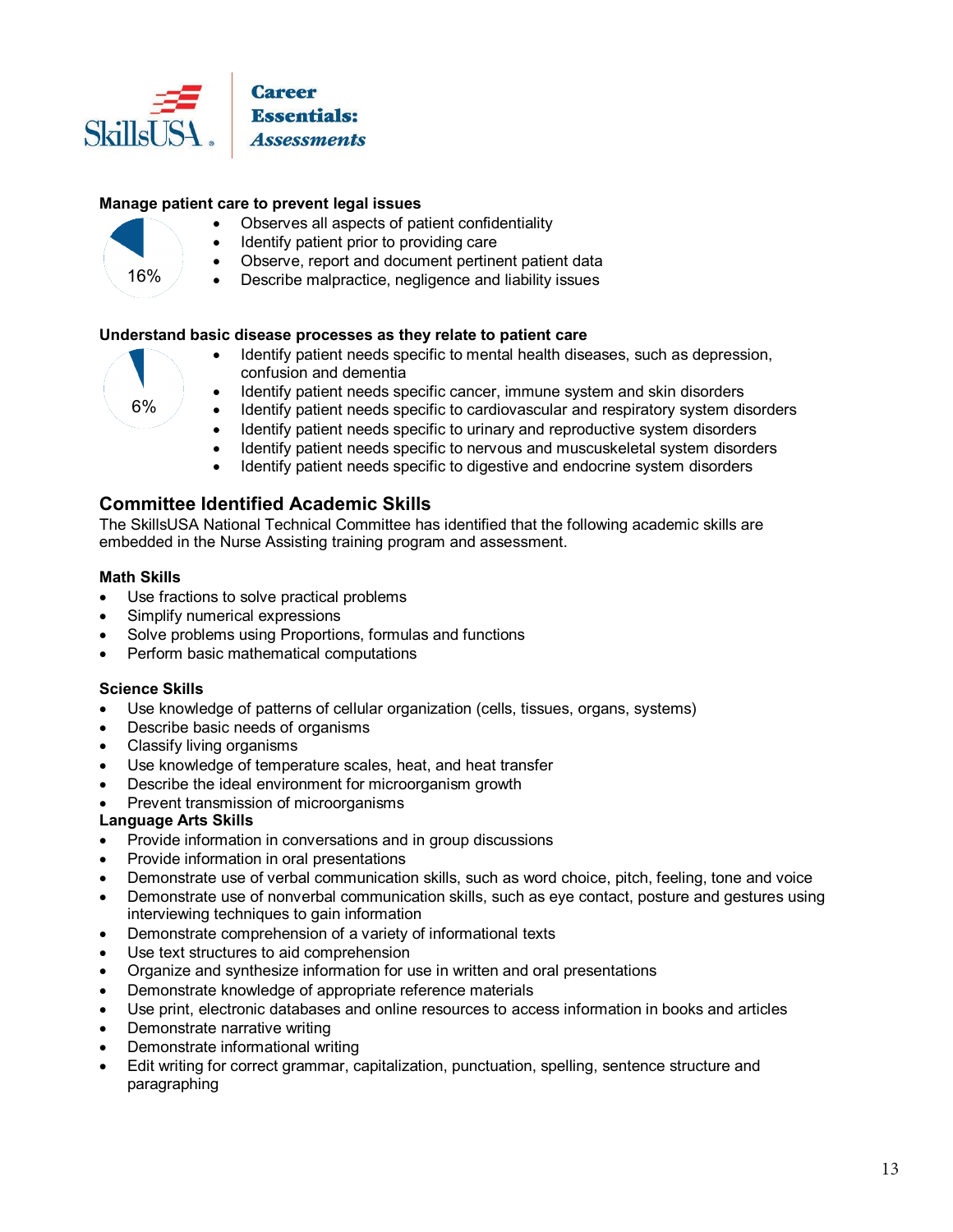

## **Connections to National Standards**

State-level academic curriculum specialists identified the following connections to national academic standards.

### **Math Standards**

- Numbers and operations
- Algebra
- Geometry
- Measurement
- Data analysis and probability
- Problem solving
- Communication
- **Connections**
- Representation

*Source:* NCTM Principles and Standards for School Mathematics. To view high school standards, visit: http://www.nctm.org/standards/content.aspx?id=16909**.**

### **Science Standards**

- Understands the principles of heredity and related concepts
- Understands the structure and function of cells and organisms
- Understands the nature of scientific inquiry

*Source:* McREL compendium of national science standards. To view and search the compendium, visit: www2.mcrel.org/compendium/

## **Language Arts Standards**

- Students apply a wide range of strategies to comprehend, interpret, evaluate and appreciate texts. They draw on their prior experience, their interactions with other readers and writers, their knowledge of word meaning and of other texts, their word identification strategies and their understanding of textual features (e.g., sound-letter correspondence, sentence structure, context, graphics)
- Students adjust their use of spoken, written and visual language (e.g., conventions, style, vocabulary) to communicate effectively with a variety of audiences and for different purposes
- Students employ a wide range of strategies as they write and use different writing process elements appropriately to communicate with different audiences for a variety of purposes
- Students use spoken, written and visual language to accomplish their own purposes (e.g., for learning, enjoyment, persuasion and the exchange of information)

*Source:* IRA/NCTE Standards for the English Language Arts. To view the standards, visit: www.readwritethink.org/standards/index.html.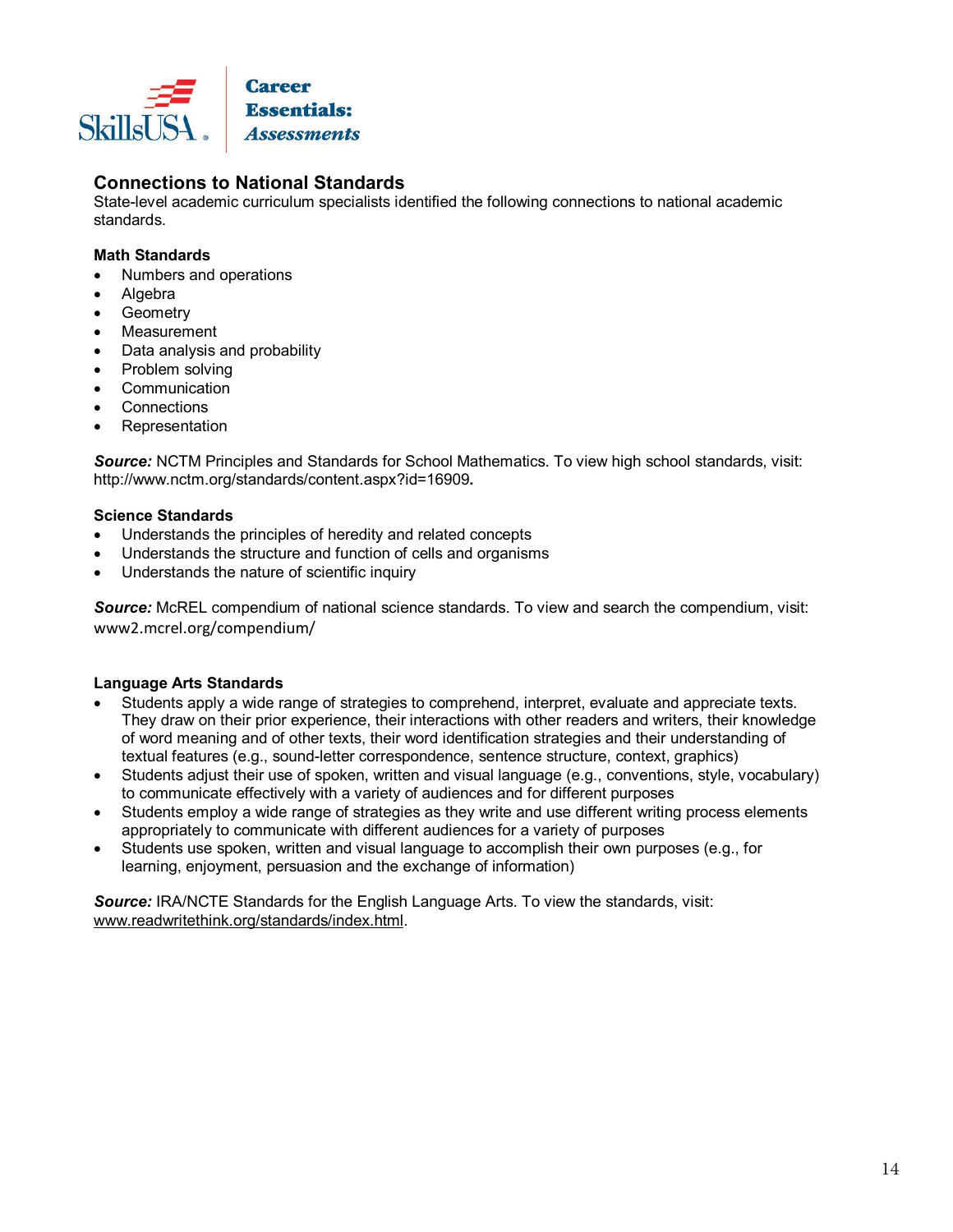

## Competency Area 1: Display Knowledge of Human Anatomy and Physiology Knowledge Check

| How well do you know how to:                                  | Very Well | Somewhat Well | Not Well |
|---------------------------------------------------------------|-----------|---------------|----------|
| 1. Identify the body parts of a mannequin?                    |           |               |          |
| 2. Demonstrate knowledge of the function of basic body parts? |           |               |          |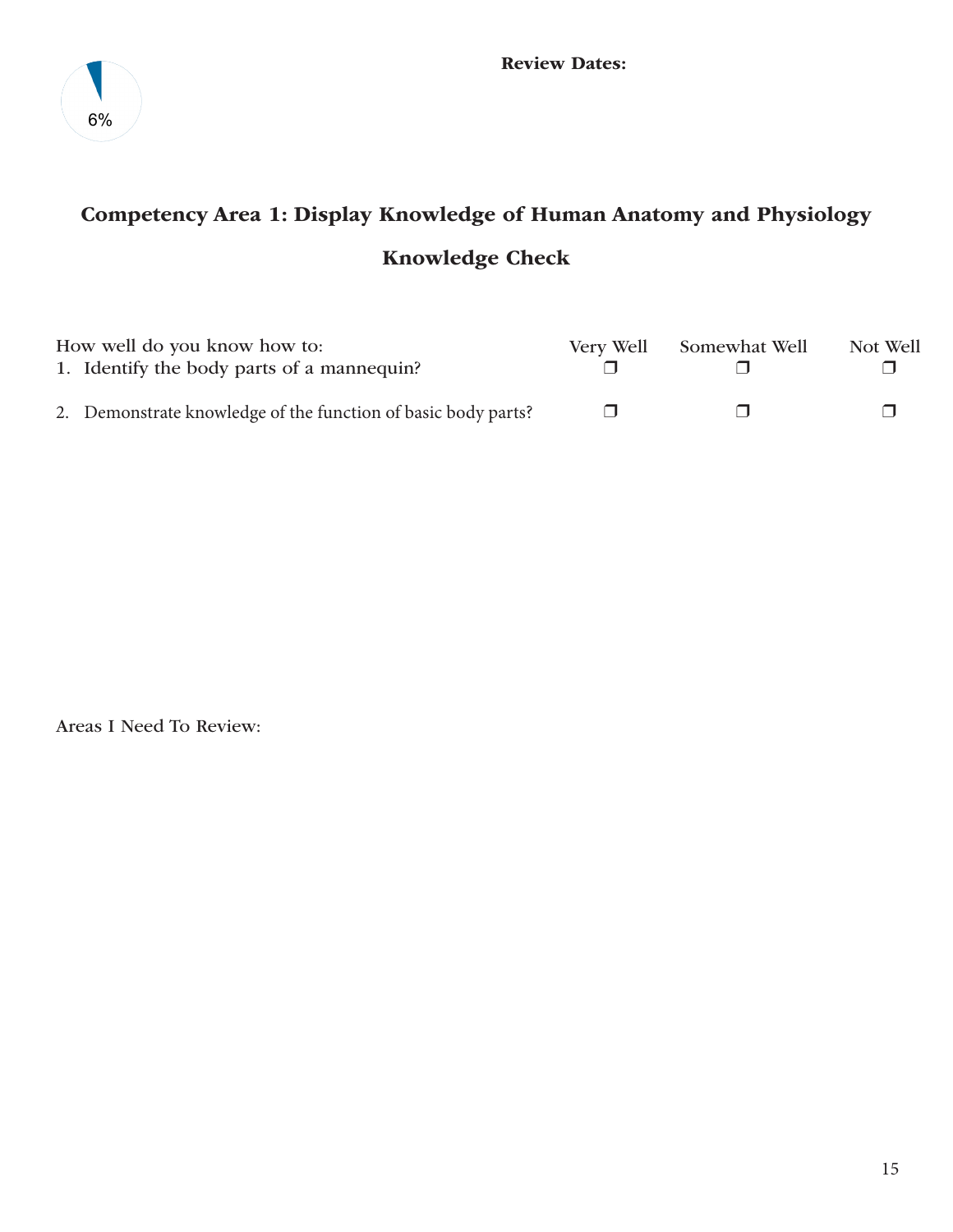

## Competency Area 2: Employ Knowledge Medical Mathematical Operations Knowledge Check

| How well do you know how to:                        | Very Well Somewhat Well | Not Well |
|-----------------------------------------------------|-------------------------|----------|
| 1. Perform basic mathematical operations,           |                         |          |
| including computations and weights and<br>measures? | $\Box$                  |          |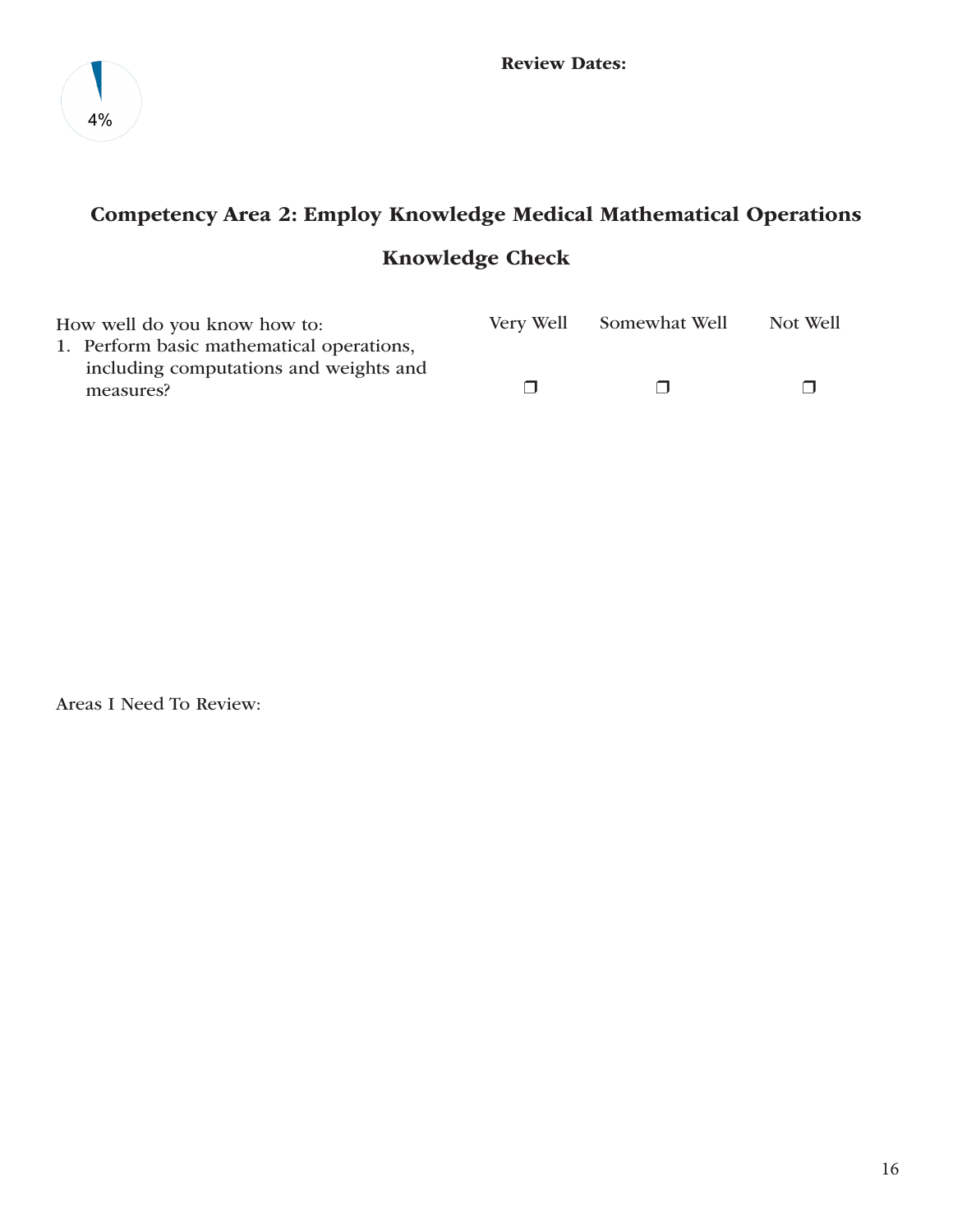

## Competency Area 3: Exhibit Basica Empoyability Skills and Professional Demeanor when Writing a Resume, Completing a Job Application, and Interviewing in Accordance with Workforce Development Guidelines

## Knowledge Check

|                                                                               | Very Well | Somewhat Well | Not Well |
|-------------------------------------------------------------------------------|-----------|---------------|----------|
| How well do you know how to:                                                  |           |               |          |
| 1. Complete an error-free job application and<br>resume?                      |           |               |          |
|                                                                               |           |               |          |
| 2. Employ personal interview skills?                                          |           |               |          |
| 3. Exhibit professionalsim in appearance?                                     |           |               |          |
| 4. Communicate professionally with co-work-<br>ers, supervisors and patients? |           |               |          |
| 5. Recognize the importance of ethicial behav-<br>ior in the workplace?       |           |               |          |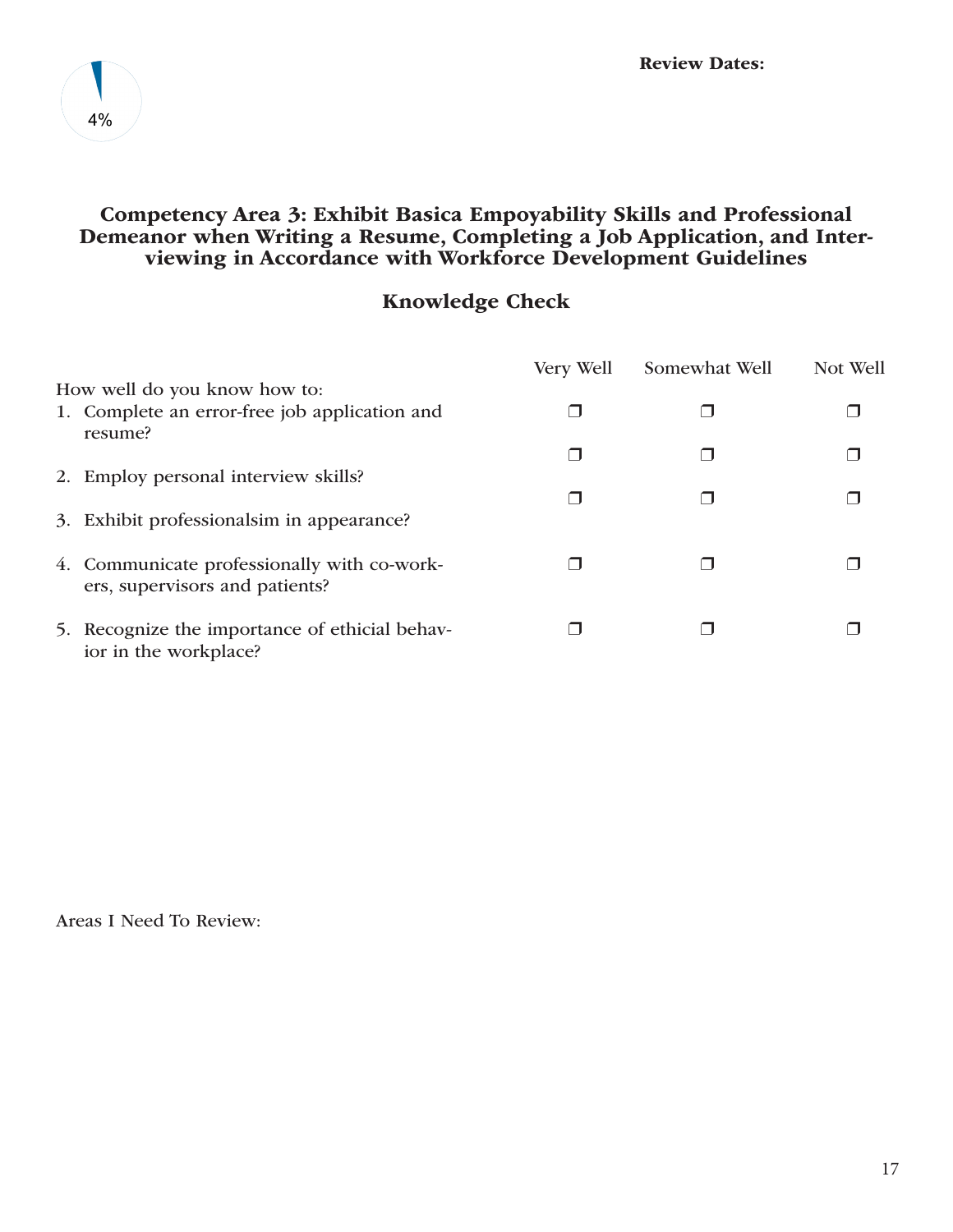

## Competency Area 4: Explain Infection Control and Methods of Preventing the Spread of Infections

## Knowledge Check

| How well do you know how to:                                                     | Very Well | Somewhat Well | Not Well |
|----------------------------------------------------------------------------------|-----------|---------------|----------|
| 1. Define infection control?                                                     |           |               |          |
| 2. Use appropriate hand hygiene principles?                                      |           |               |          |
| 3. Use the correct hand-washing techniques?                                      |           |               |          |
| 4. Use appropriate personal protective equipment<br>(i.e. gloves, masks, gowns)? |           |               |          |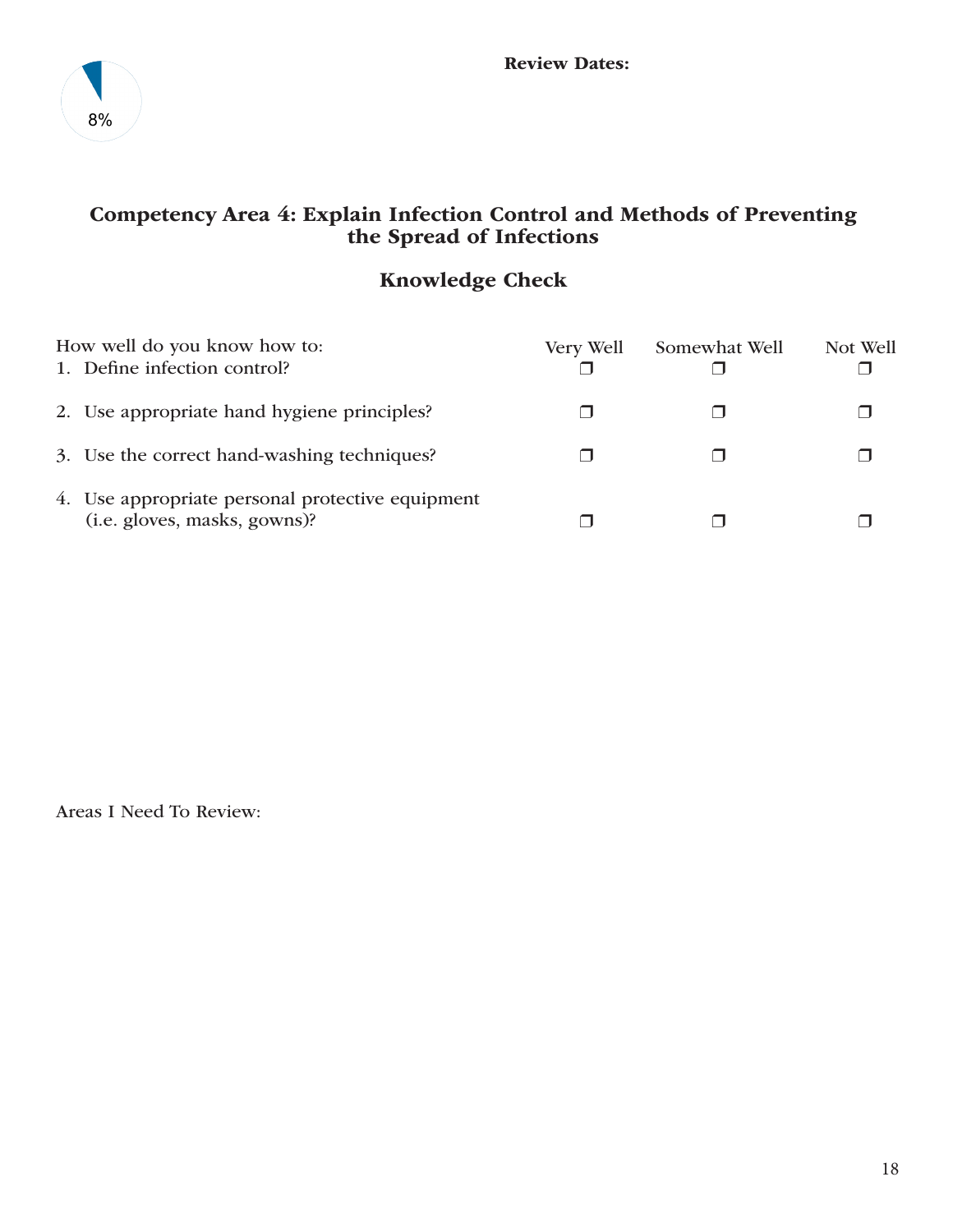

## Competency Area 5: Perform Nurse Assisting Procedures Including Dressing, Undressing and Bathing Patients; Providing Hair and Oral Care; and Transferring, Turning and Assisting Patients with Walking

## Knowledge Check

| How well do you know how to:                                                                                         | Very Well | Somewhat Well | Not Well |
|----------------------------------------------------------------------------------------------------------------------|-----------|---------------|----------|
| 1. Assist patients in dressing and undressing?                                                                       |           |               |          |
| 2. Provide or assist with a bath?                                                                                    |           |               |          |
| 3. Provide oral hugiene and demonstrate denture care?                                                                |           |               |          |
| 4. Demonstrate the use of transfer belt and assist patient<br>to stand and transfer patient to and from a wheelchair |           |               |          |
| using a transfer belt?                                                                                               |           |               |          |
| 5. Use proper ambulance assisting procedures?                                                                        |           |               |          |
| 6. Assist with assistive device (i.e. walker, cane)?                                                                 |           |               |          |
| 7. Turn and position a patient appropriately?                                                                        |           |               |          |
| 8. Perfrom occupied and unoccupied bed making?                                                                       |           |               |          |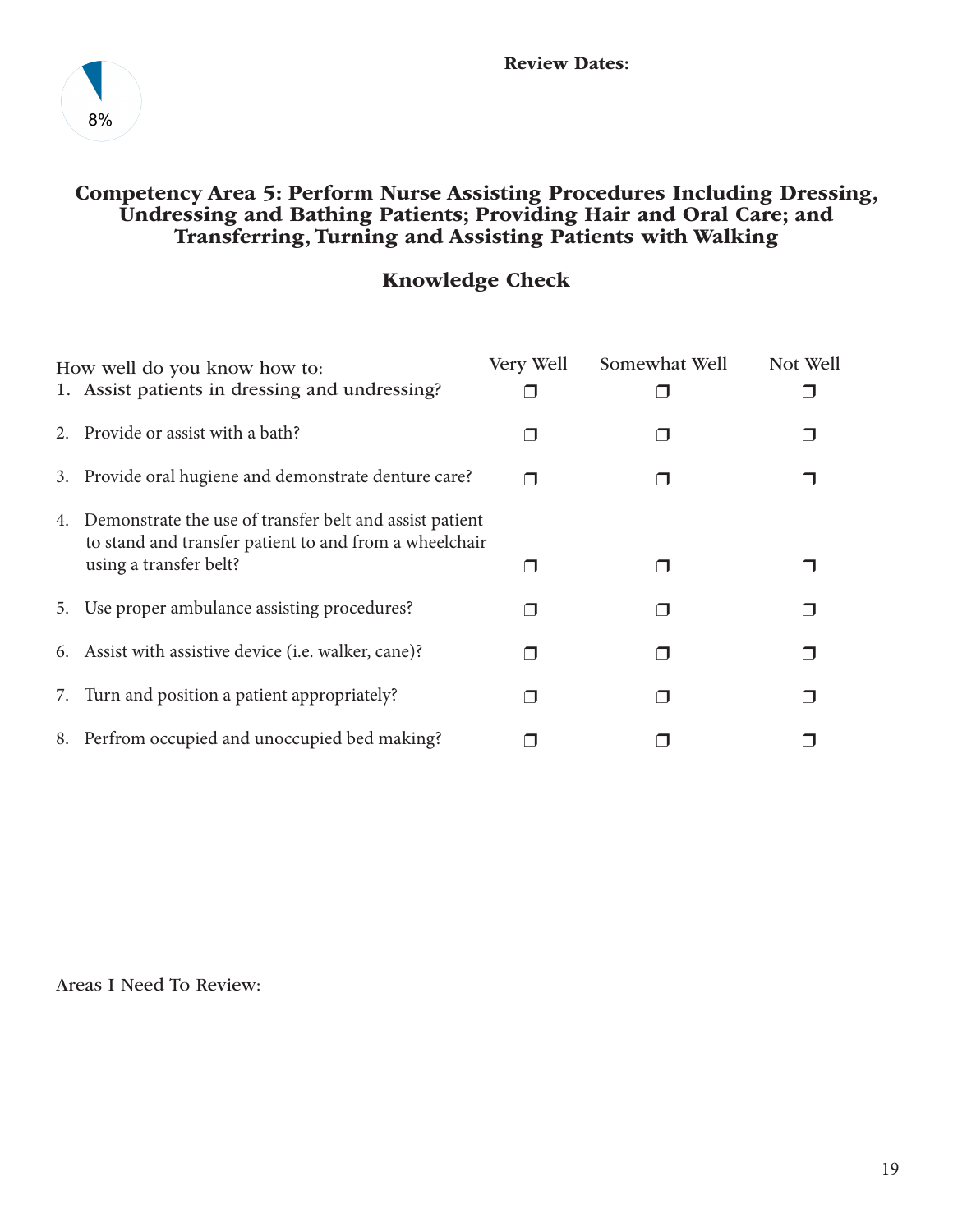

## Competency Area 6: Implement Knowledge of Patient Care Regarding Nutrition and Elimination

## Knowledge Check

| How well do you know how to:                                                                      | Very Well | Somewhat Well | Not Well |
|---------------------------------------------------------------------------------------------------|-----------|---------------|----------|
| 1. Define nutrition?                                                                              |           |               |          |
| 2. Identify general/special diets and the reasons for them?                                       |           |               |          |
| 3. Ensure that the meal served matches the patient's dietary                                      |           |               |          |
| needs?                                                                                            |           |               |          |
| 4. Use the proper techniques to assist a petient with their<br>meal tray?                         | ⊓         |               |          |
| 5. Use proper patient feeding techniques?                                                         | H         |               |          |
| 6. Measure and record food/fluid intake accurately?                                               | ⊓         |               |          |
| 7. Assist with a bedpan?                                                                          |           |               |          |
| 8. Assist a patient with hygiene following elimination?                                           | ⊓         |               |          |
| 9. Observe, measure and record output of urine and feces<br>and when to report abnormal findings? |           |               |          |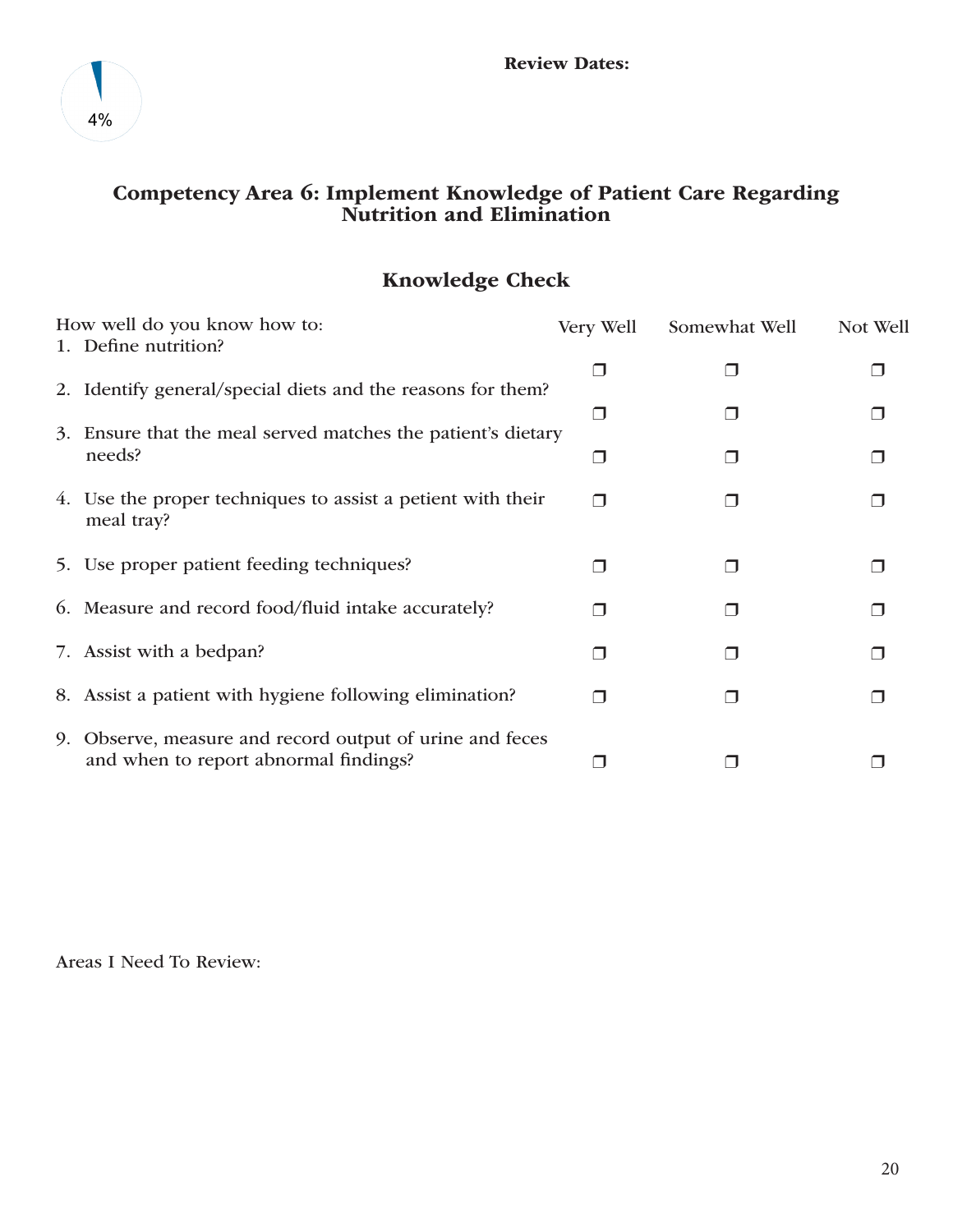

## Competency Area 7: Provide Patient with Basic Nursing Procedures and Restorative Care

## Knowledge Check

| How well do you know how to:                         | Very Well | Somewhat Well | Not Well |
|------------------------------------------------------|-----------|---------------|----------|
| 1. Assist with or provide range-of-motion exercises? |           |               |          |
| 2. Use assistance procedures for dangling?           |           |               |          |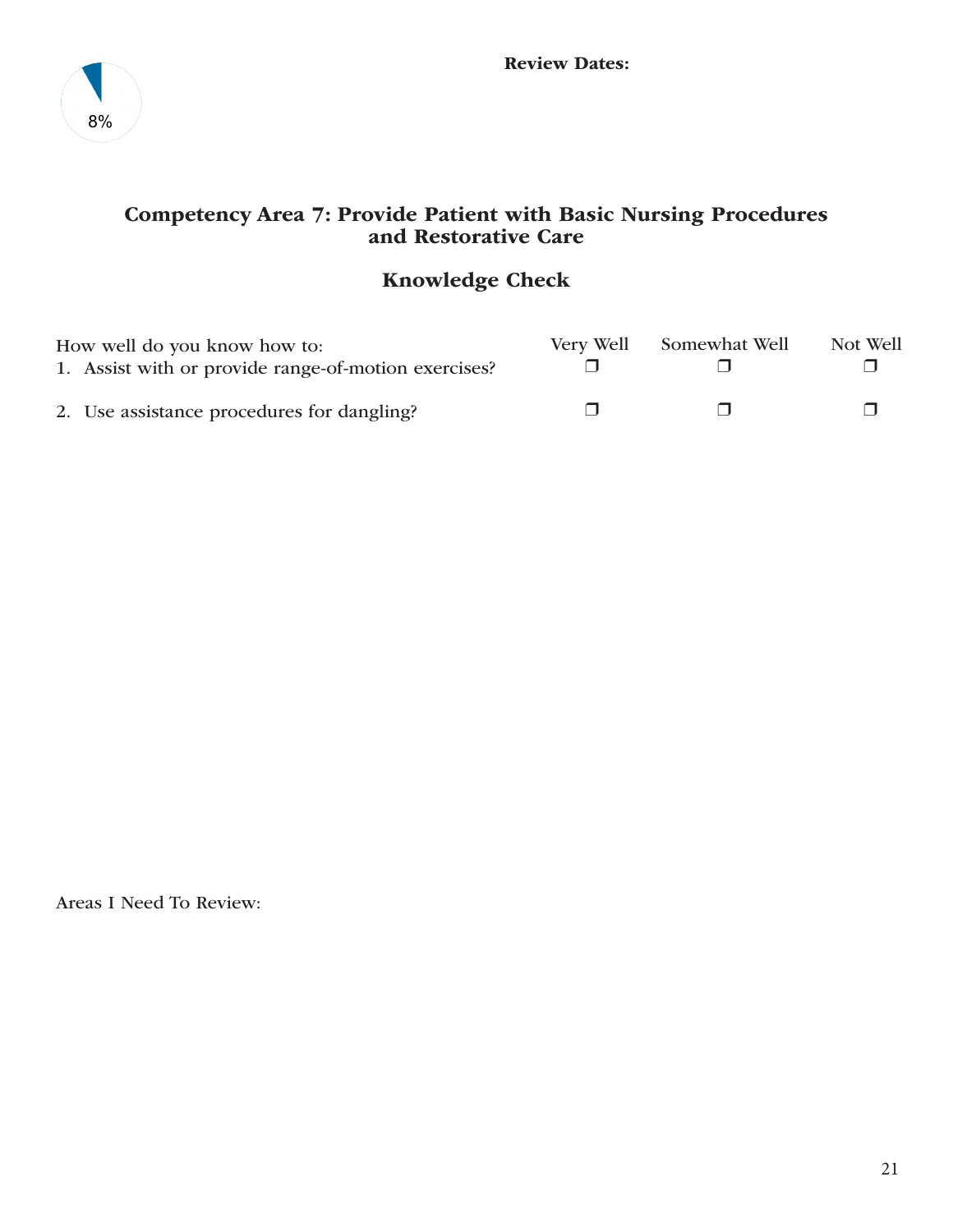

## Competency Area 8: Monitor Patient's Vital Signs Knowledge Check

| How well do you know how to:                                                            | Very Well | Somewhat Well | Not Well |
|-----------------------------------------------------------------------------------------|-----------|---------------|----------|
| 1. Identify recording procedures for measuring and<br>recording radial or apical pulse? |           |               |          |
| 2. Identify pulse sites?                                                                |           |               |          |
| 3. Measure and record temperature?                                                      |           |               |          |
| 4. Measure and record respiration?                                                      |           |               |          |
| 5. Measure and record blood pressure?                                                   |           |               |          |
| 6. Recognize values for vital signs and take appropriate<br>measures when necessary?    |           |               |          |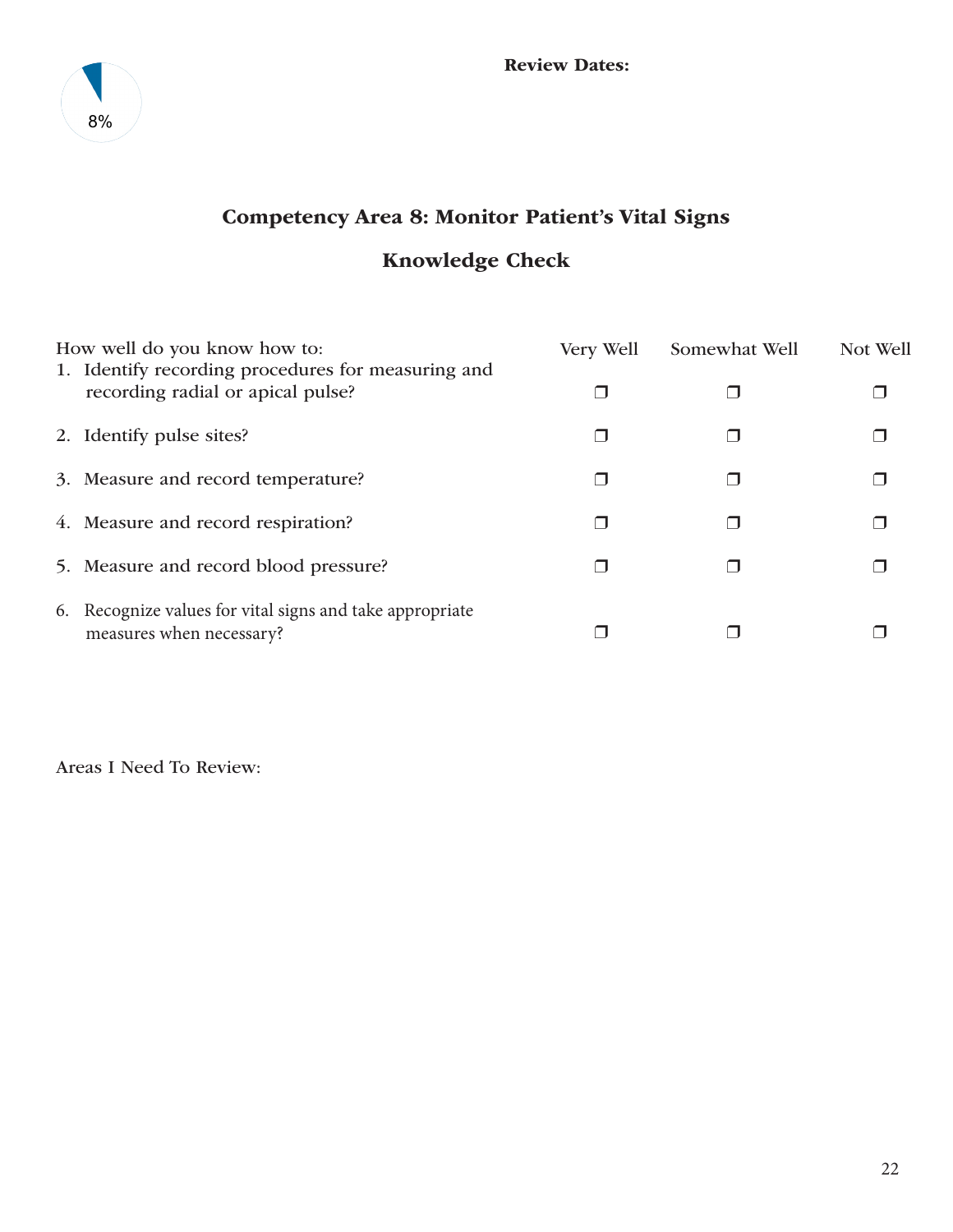

## Competency Area 9: Perform Adult, Child, and Infanct CPR and First Aid in Accordance with Current Guidelines Provided by the American Heart Association or the American Red Cross

## Knowledge Check

| How well do you know how to:<br>1. Perform CPR on an adult, child and an infant? | Very Well | Somewhat Well | Not Well |
|----------------------------------------------------------------------------------|-----------|---------------|----------|
| 2. Treat a choking patient (adult, child or infant) in an<br>emergency?          |           |               |          |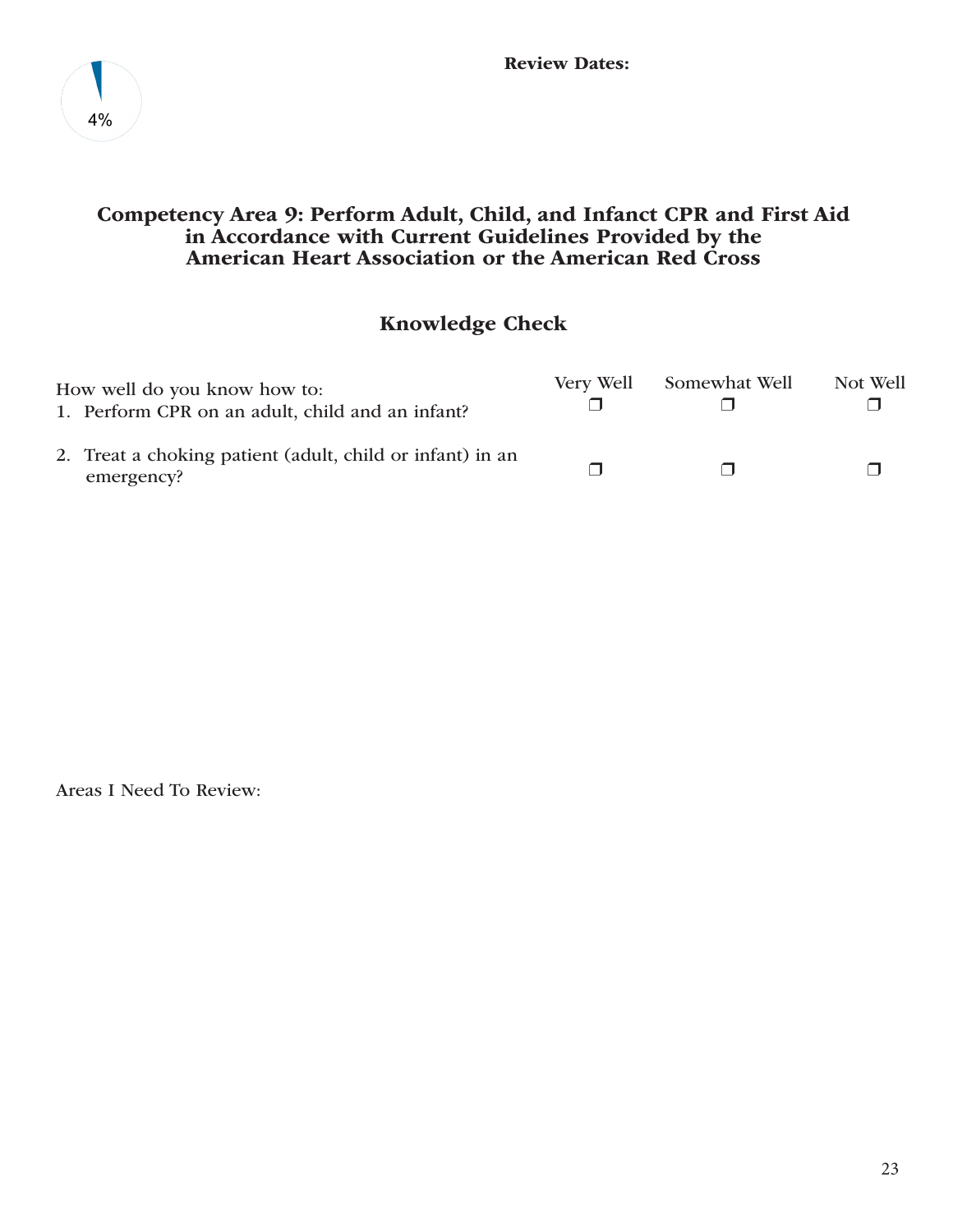

## Competency Area 10: Communicate Effectively with Co-Workers and Patients Knowledge Check

| How well do you know how to: |                                                                              | Very Well | Somewhat Well | Not Well |
|------------------------------|------------------------------------------------------------------------------|-----------|---------------|----------|
|                              | 1. Demonstrate the ability to modify communication to<br>meet patient needs? |           |               |          |
|                              | 2. Use correct medical terms and abbreviations?                              |           |               |          |
|                              | 3. Display sensitivity to multicultural and multilingual needs? $\Box$       |           |               |          |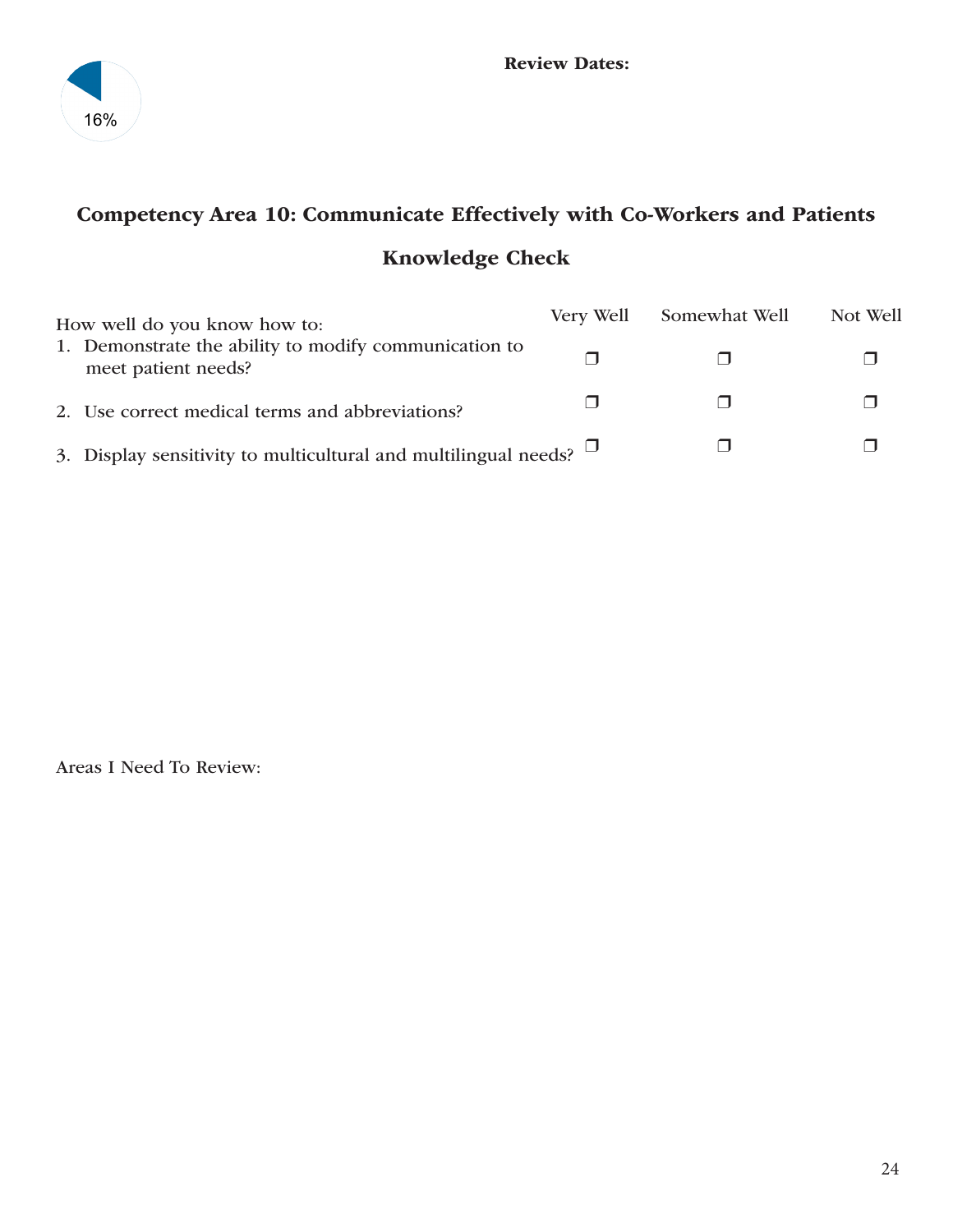

## Competency Area 11: Manage Patient Care to Prevent Legal Issues Knowledge Check

| How well do you know how to:<br>1. Identify all aspects of patient confidentiality? | Very Well | Somewhat Well | Not Well |
|-------------------------------------------------------------------------------------|-----------|---------------|----------|
| 2. Identify patient prior to providing care?                                        |           |               |          |
| 3. Define malpractice, negligence and<br>describe liability issues?                 |           |               |          |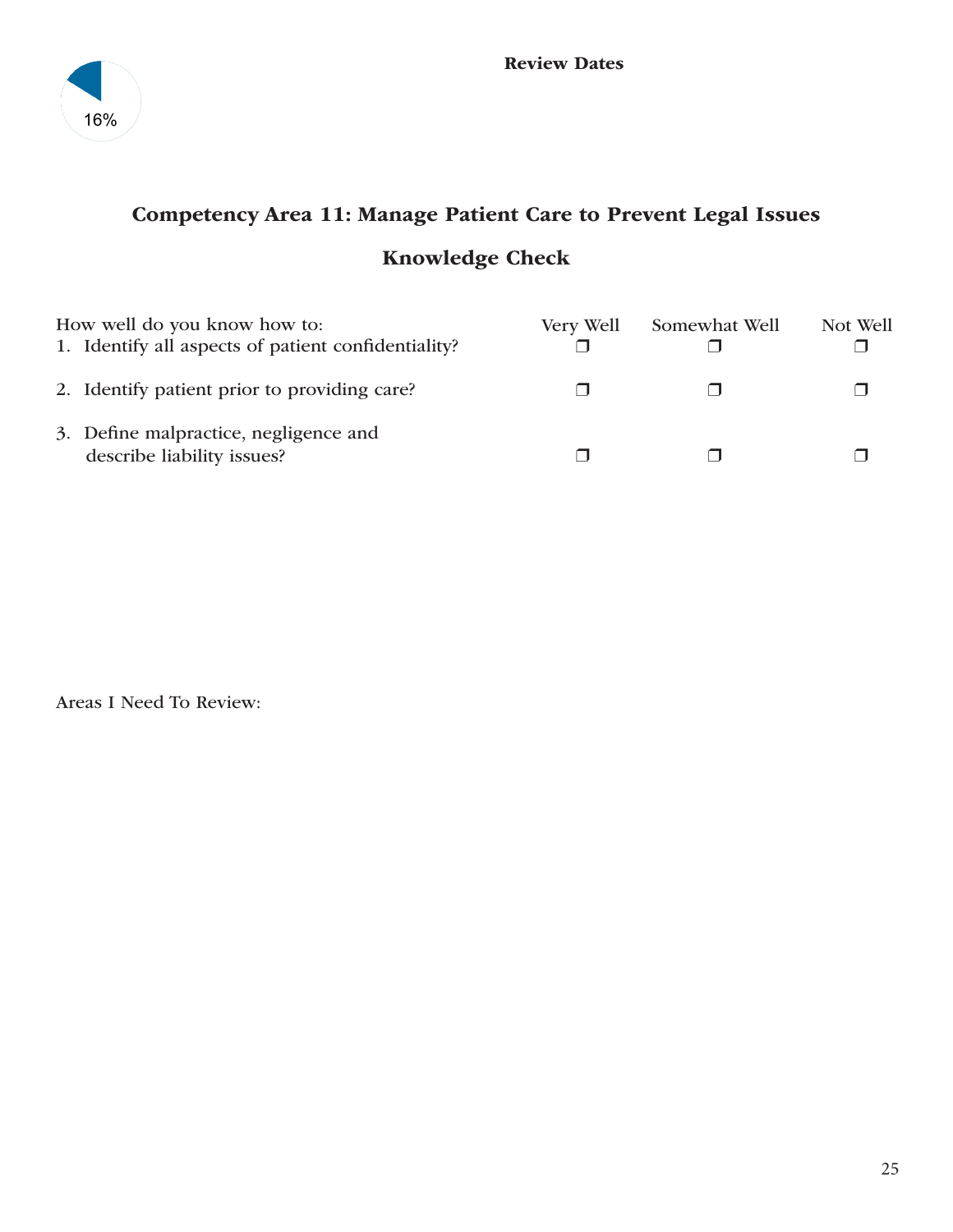

## Competency Area 12: Understand Basic Disease Processes as They Relate to Patient Care

## Knowledge Check

| How well do you know how to: |                                                                                            | Very Well | Somewhat Well | Not Well |  |
|------------------------------|--------------------------------------------------------------------------------------------|-----------|---------------|----------|--|
|                              | 1. Identify patient needs specific to mental health diseases,                              |           |               |          |  |
|                              | such as depression, confusion or dementia?                                                 |           |               |          |  |
|                              | 2. Identify patient needs specific to cancer, immune<br>system and skin disorders?         |           |               |          |  |
|                              | 3. Identify patient needs specific to cardiovascular and<br>respiraatory system disorders? |           |               |          |  |
|                              | 4. Identify patient needs specific to urinary and<br>reproductive system disorders?        |           |               |          |  |
|                              | 5. Identify patient needs specific to nervous and<br>muscuskeletal system disorders?       |           |               |          |  |
|                              | 6. Identify patient needs specific todigestive and<br>endocrine system disorders?          |           |               |          |  |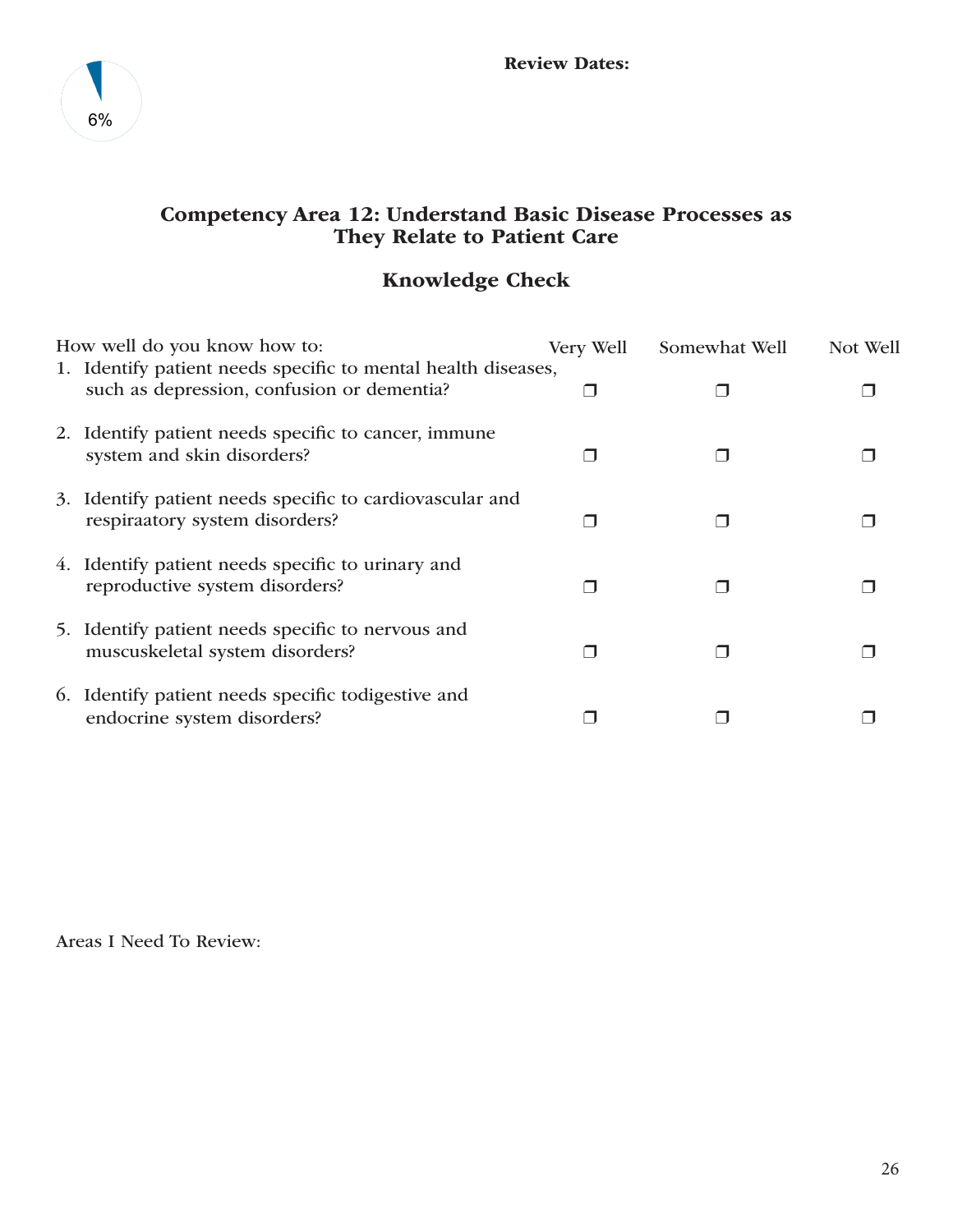## Helpful Tips and Reminders

### Access Directions to the Trade- or Technical-Specific Online 10-question Demo Assessment

Access the Web link *www.careeressentials.org/ assessments/demo-our-assessments/* with your browser. The sample programmatic questions will help give you an idea of the types of questions on the assessment and how they are generally written.

## Test-Taking Reminders

Implementing good study habits is essential for any test or class. Below are basic reminders to better prepare you for life-long learning and workplace success. Incorporate these strategies into your everyday habits.

- Develop a regular study schedule
- Identify a specific location to study
- Always take notes while studying in class or on your own
- Take short breaks during your study session
- Perform "mini-testing" to make sure you understand and comprehend the program concepts
- Join small study groups to help focus on the program content
- If you need special assistance in testing, tell your teacher or counselor so he or she can make accommodations

#### Student Testing Tips

The most important tip for you is to be prepared mentally and physically for the testing session. Make sure to get plenty of rest and eat healthy. Wear comfortable and appropriate clothing to the testing session. Find out if you can bring items to the testing session, such as a non-programmable calculator, and make sure you have the items ready the night before. Check the website at *www.careeressentials.org/ wp-content/uploads/2017/07/Permitted-Testing-Tools-Aids.pdf* for permitted tools or job aids that can be used during testing. The more organized you are before the testing period, the more relaxed you will be during the actual testing session.

Be relaxed and positive. If you begin to panic during the testing, take some deep breaths to relax, and think positive thoughts.

Do not rush through the questions. Read the question and potential answers thoroughly. Make sure you know exactly what the question is asking before answering. If you are unsure, note the question and return to it. Other questions may have clues to the correct answer. Use process of elimination. If you are not sure of the correct answer, study the potential answers and eliminate the ones that you know are not correct.

If all else fails – *guess*. After you have exhausted all options, take your best guess at the correct answer. If you have studied the content area, you may intuitively know the correct answer. The Career Essentials: Assessment does not penalize you for guessing, and you may guess correctly!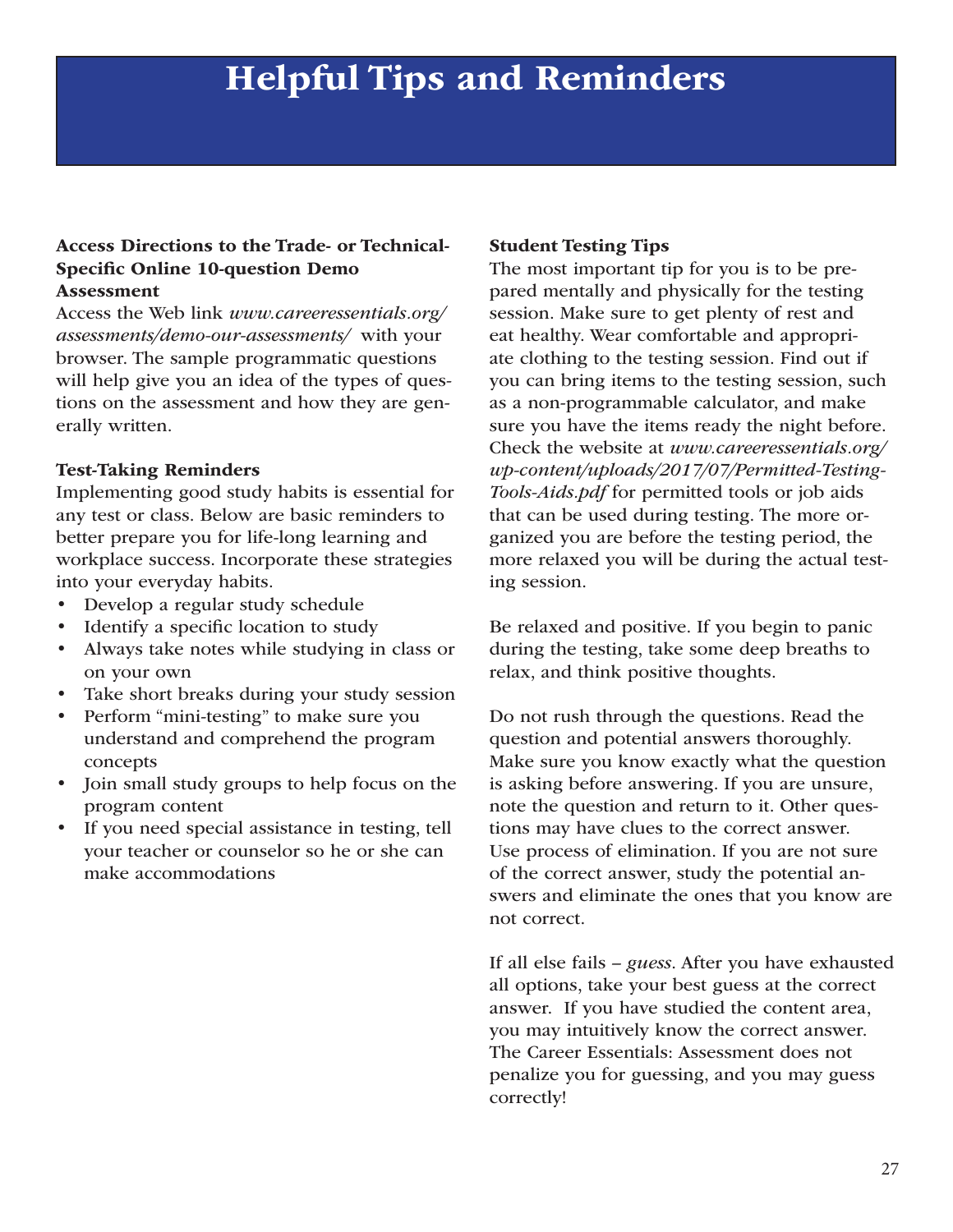## Sample Assessment **Questions**

The following questions sare examples of the types of questions you may see within the assessment test. The questions could be in the form of a video clip, drop and drag, sequential or a typical multiple choice. At the bottom of each question there is a comment about the section or portion of the Blueprint that it came from.

## Question 1

The nursing assistant has noticed that Mr. Martin has been urinating excessively. He is also drinking more fluids than usual. What could be the MOST likely cause? Choose one answer.

- Diabetes mellitus\*
- **Cystitis**
- **Hydronephrosis**
- Renal calculi

## *Mapped skill standards*

Nurse Assisting - Career Essentials: Assessment Blueprint Implement knowledge of patient care regarding nutrition and elimination. Observe, measure and record output. Identify when to report abnormal findings.

Nurse Assisting - Career Essentials: Assessment Blueprint Communicate effectively with co-workers and patients. Use medical terms and abbreviations correctly.

## Question 2

Which of the following is an example of a privileged communication that is exempt by law? Choose one answer.

- Name
- Dates of birth and death\*
- Date of admission
- Gender

## *Mapped skill standards*

Nurse Assisting - Career Essentials: Assessment Blueprint Manage patient care to prevent legal issues. Observes all aspects of patient confidentiality.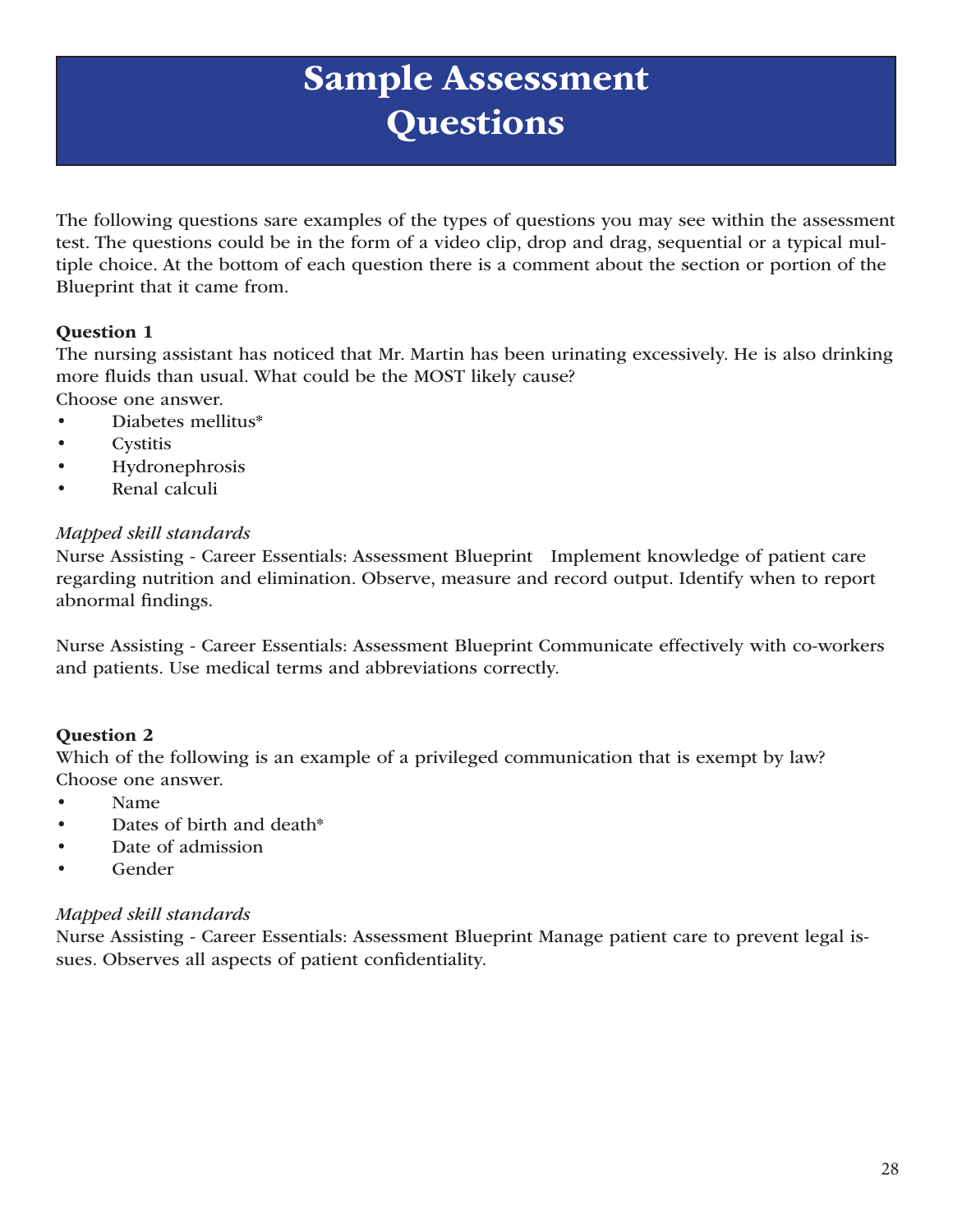## Question 3

Identify the esophagus in the image shown.

A

- B\*
- C
- D
- 

## *Mapped skill standards*

Nurse Assisting - Career Essentials: Assessment Blueprint 1 Display knowledge of human anatomy and physiology. Identify body parts on a mannequin.

## Question 4

Which of the following symptoms is expected if the patient has a diagnosis of prostatic hypertrophy?

Choose one answer.

- Dysuria
- Polyuria
- Polydypsia
- Urinary retention\*

## *Mapped skill standards*

Nurse Assisting - Career Essentials: Assessment Blueprint Communicate effectively with co-workers and patients. Use medical terms and abbreviations correctly.

Nurse Assisting - Career Essentials: Assessment Blueprint Understand basic disease processes as they relate to patient care. Identify patient needs specific to urinary and reproductive system disorders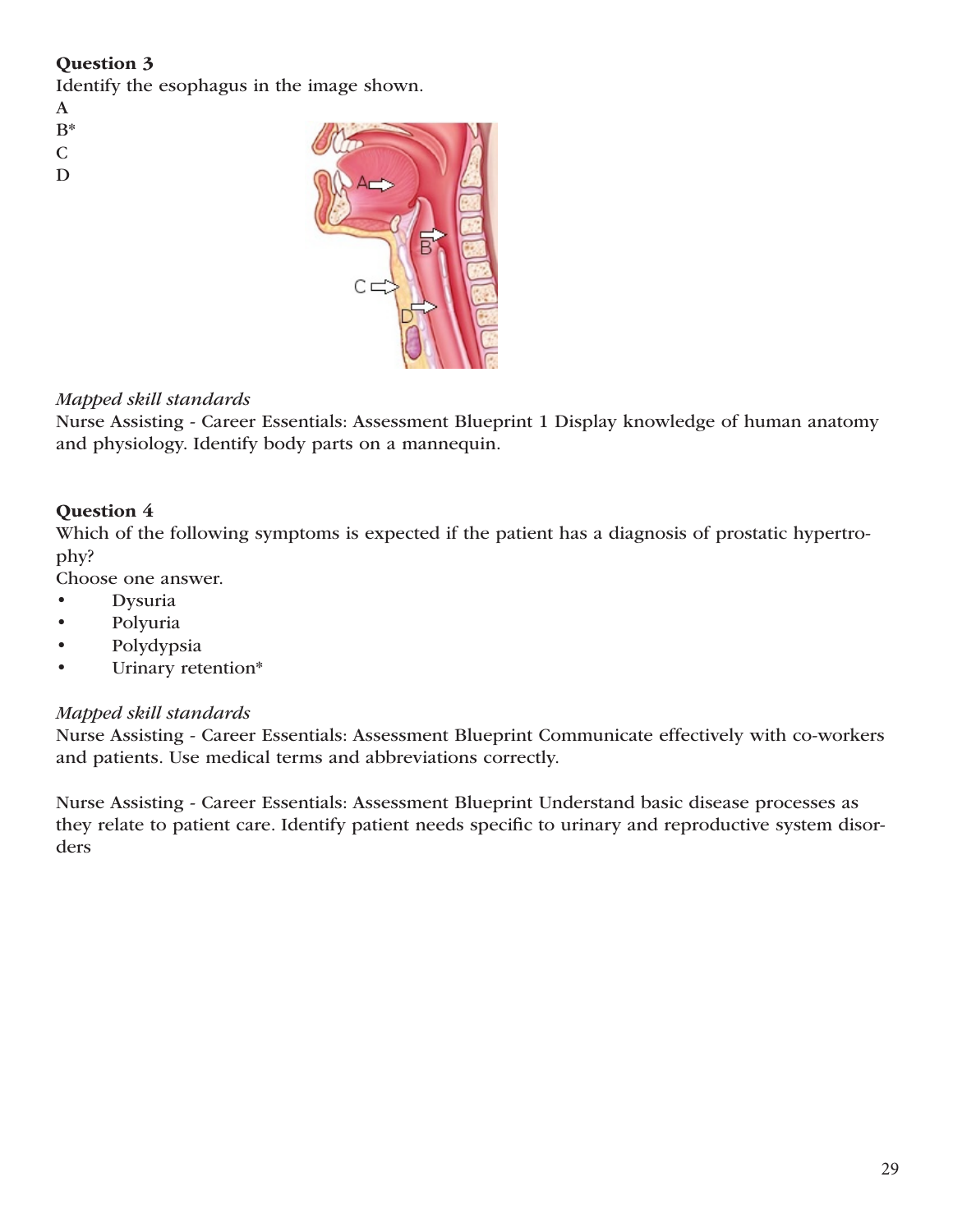## Question 5

Joey Black's temperature is 39°C. What is the Fahrenheit conversion?



Choose one answer.

- 98.6° F
- 99.8° F
- $101.2^{\circ}$  F
- $102.2^{\circ}$  F\*

## *Mapped skill standards*

Nurse Assisting - Career Essentials: Assessment Blueprint Employ knowledge medical mathematical operations. Perform basic mathematical operations, including computations and weights and measures.

## Question 6

In the image below, identify the place where an apical pulse would be taken.

- A
- 
- B\* C
- 
- D

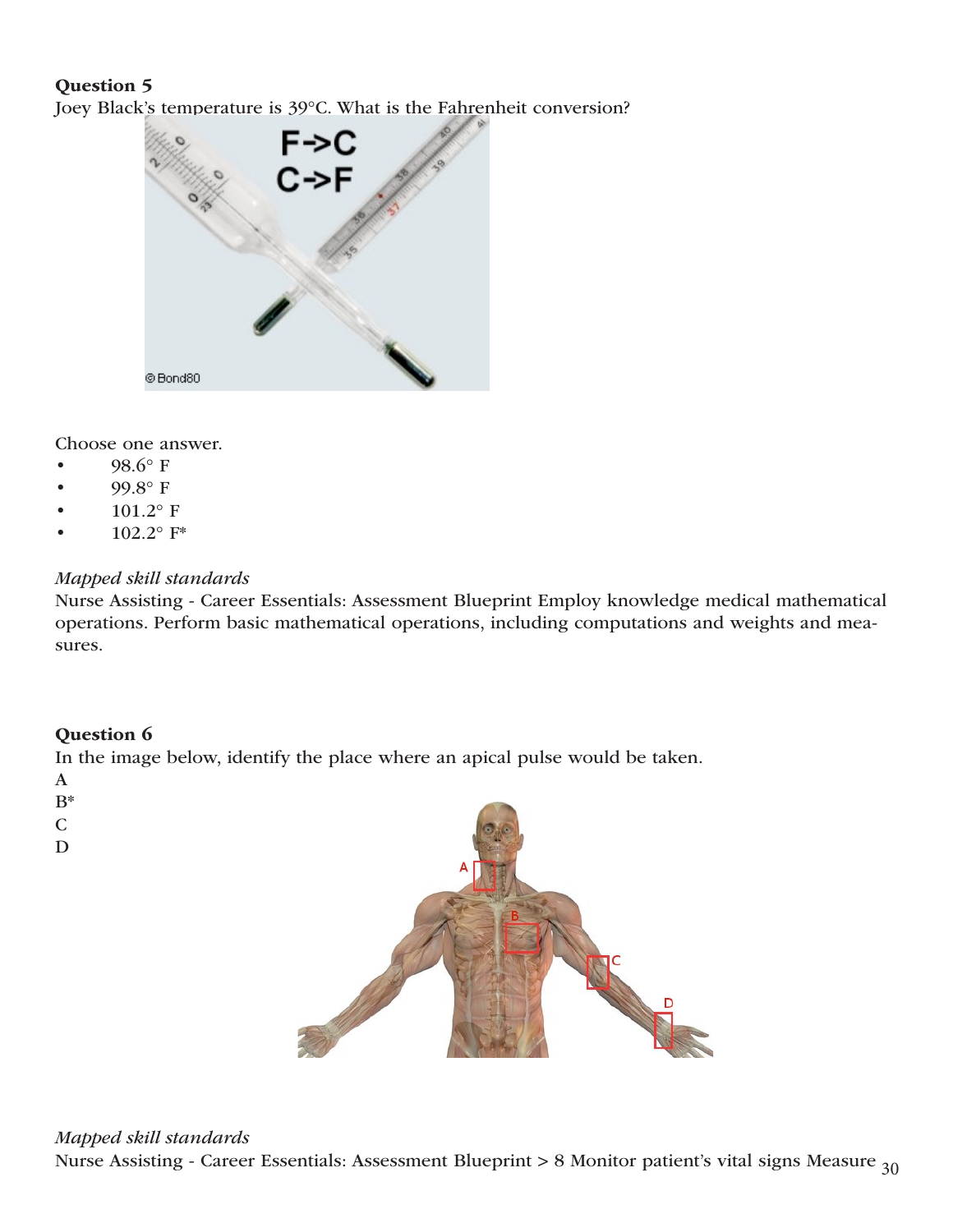and record radial or apical pulse. Identify pulse sites.

## Question 7

Alzheimer's disease behaviors frequently increase at night. This is known as:

- Choose one answer.
- sundowning.\*
- temporary mental confusion.
- a false dementia.
- wandering.

## *Mapped skill standards*

Nurse Assisting - Career Essentials: Assessment Blueprint Communicate effectively with co-workers and patients. Use medical terms and abbreviations correctly.

Nurse Assisting - Career Essentials: Assessment Blueprint Understand basic disease processes as they relate to patient care. Identify patient needs specific to mental health diseases, such as depression, confusion and dementia.